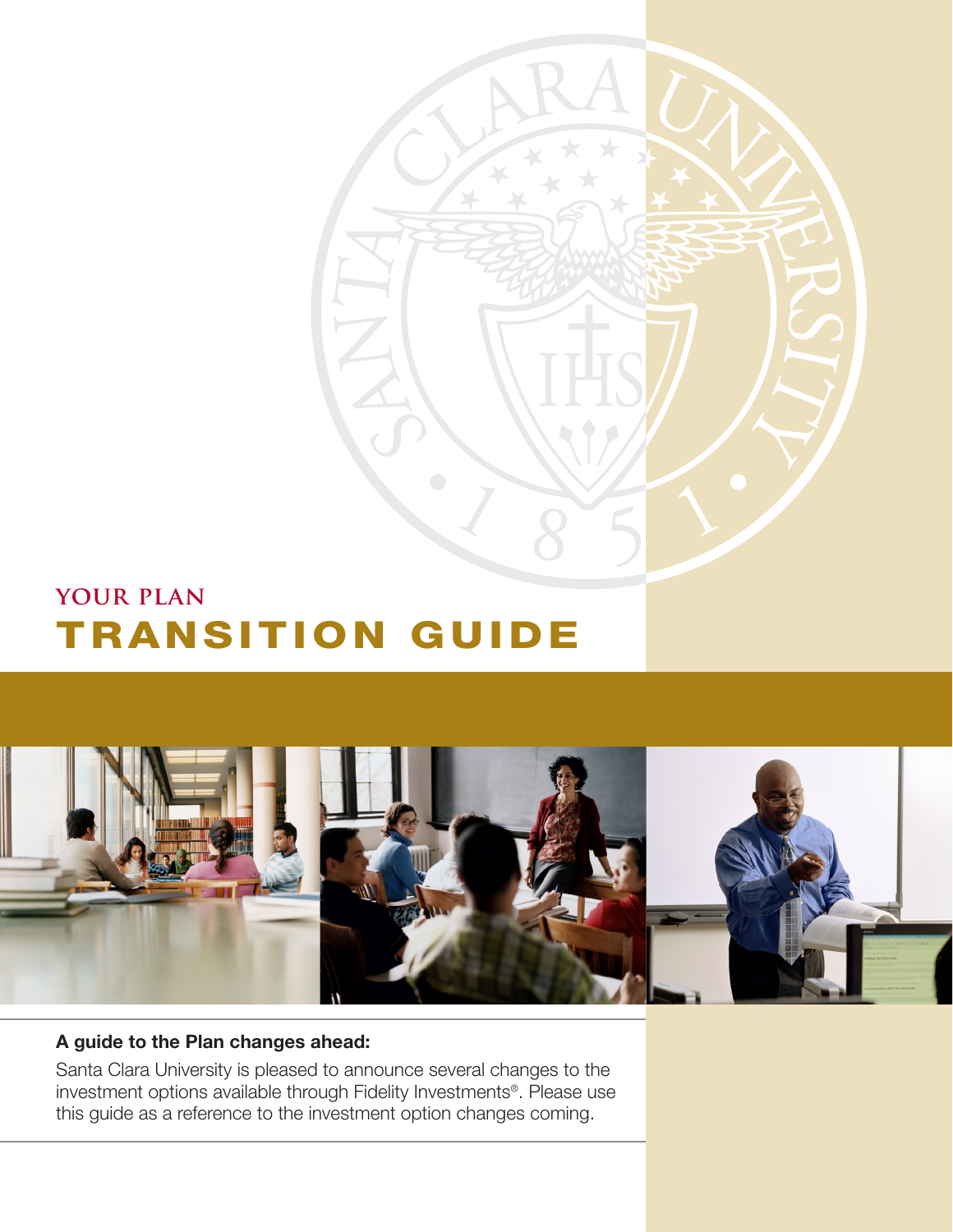## Get ready for the changes ahead

Dear Plan Participant:

Santa Clara University Retirement Plans are an important part of your overall benefits package. The University is pleased to provide a streamlined investment lineup to help you save and invest for your future and lower your costs.

The new investment lineup was created after a careful and thorough evaluation by Santa Clara University's Retirement Plan Committee of funds recommended by Heffernan Retirement Services, the Committee's independent investment advisor.

This guide will provide you with key dates and information on what action you need to take and where you can get help. It also covers how your current investments will transition to the new investment lineup.

Now may be a good time to evaluate your investment strategy. The new investment lineup offers you three ways to approach retirement investing. Please review these approaches to help you make your investment decisions as outlined in this guide.

## **Lifecycle Funds**

Lifecycle funds, such as the Vanguard Target Date Retirement Funds, are designed for people who want a simple approach to investing that leaves ongoing investment management to experienced investment professionals.

## **Core Funds**

Core Funds are designed for people who want to take a more hands-on approach and select their own investment mix from a selection of mutual funds.

## **Fidelity BrokerageLink®**

The self-directed brokerage account is designed for investors who have a good understanding of the financial markets and general principles of investing, and who are diligent about managing and monitoring their investments. BrokerageLink® accounts can easily be opened online or by filling out a paper form. Many of the funds that will no longer be available through the Santa Clara University Core Funds can still be invested in by using a BrokerageLink account.

This new feature includes investments beyond those in your Plan's lineup. It is intended for those who are comfortable managing a portfolio of expanded investment choices. Remember, the Plan fiduciary neither evaluates nor monitors the investments available through BrokerageLink. It is your responsibility to ensure that the investments you select are suitable for your situation including your goals, time horizon, and risk tolerance. Please refer to the fact sheet and commission schedule for applicable fees and risks.

Sincerely,

Fidelity Investments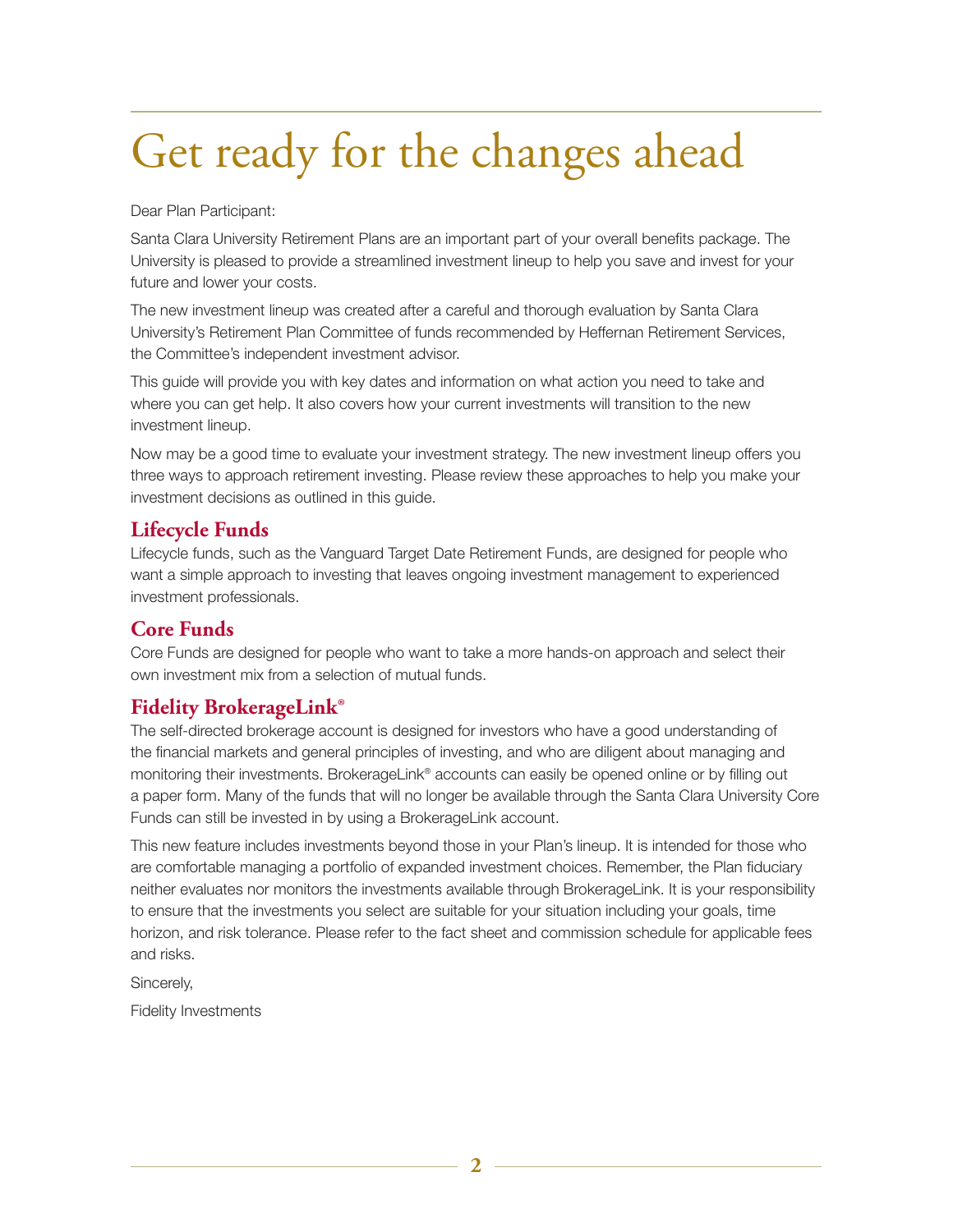| <b>Table of Contents</b>                                 |                |  |  |  |  |
|----------------------------------------------------------|----------------|--|--|--|--|
| <b>Your New Santa Clara University Investment Lineup</b> |                |  |  |  |  |
| Overview                                                 | $\overline{4}$ |  |  |  |  |
| New Investment Options                                   | $\overline{4}$ |  |  |  |  |
| Investment Options That Are Changing                     | 5              |  |  |  |  |
| Default Investment Option                                | 17             |  |  |  |  |
| <b>New Plan Feature</b>                                  |                |  |  |  |  |
| Fidelity BrokerageLink <sup>®</sup>                      | 18             |  |  |  |  |
| <b>Where to Get Help</b>                                 |                |  |  |  |  |
| <b>New Investment Option Descriptions</b>                | 20             |  |  |  |  |

*A message for former employees: If you are a former employee, you are receiving this information because you have a balance in one or more of our retirement plans that will be affected by these fund changes. We understand that as a former employee, you will not be making future contributions to the Plans. However, please read over this material to fully understand how your existing balances will transfer if you do not make an active election.*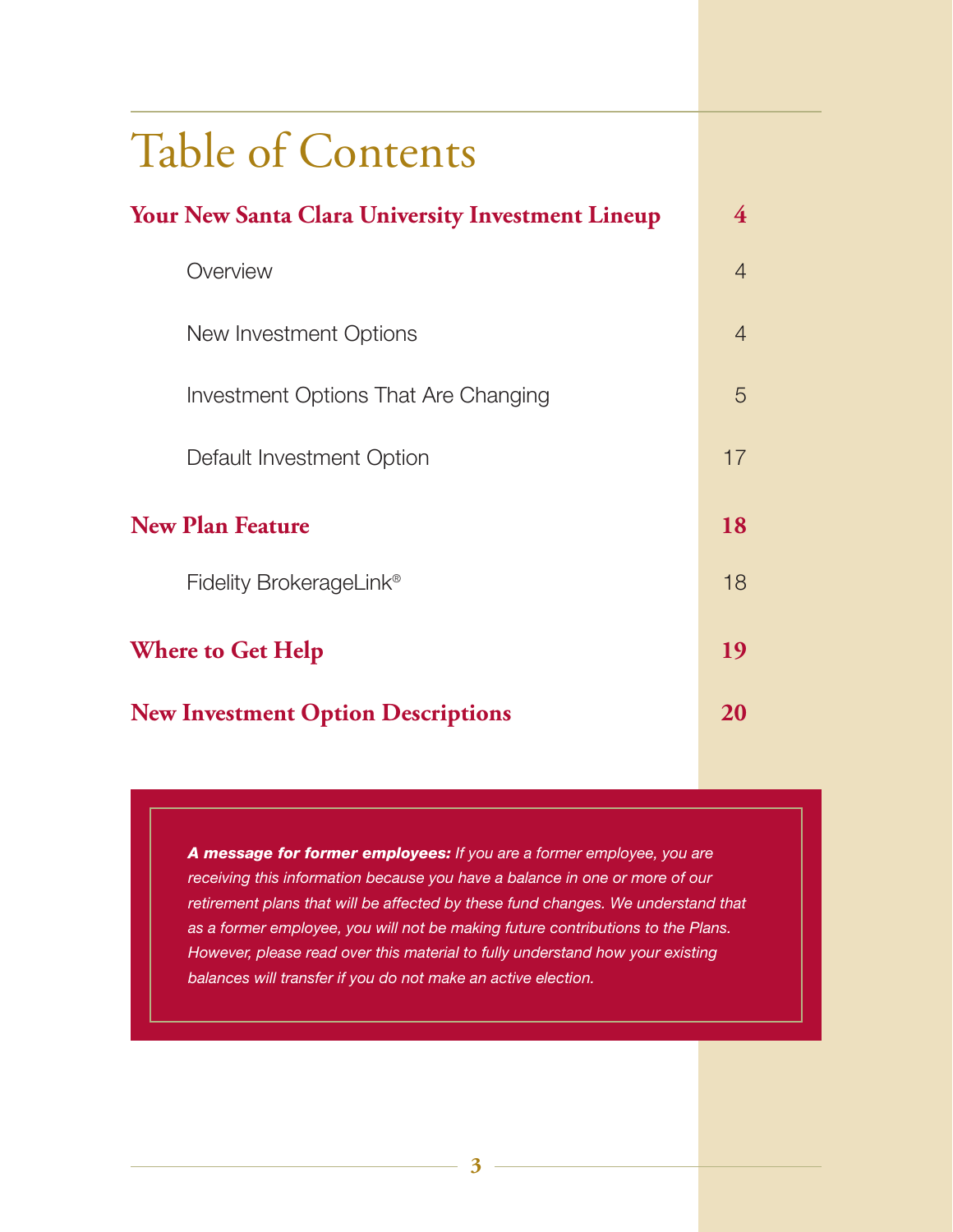## Your New Santa Clara University Investment Lineup

### **Overview**

As a result of the Plan review, on January 4, 2017, the following changes are being made to the investment lineup of the Santa Clara University Tax Deferred Annuity Plan and the Santa Clara University Defined Contribution Plan (collectively, the "Plan").

- 12 new funds are being added
- 178 of the existing funds will be redirected/reallocated to other funds
- 41 existing funds will be retained

The Plan gives you a choice of investment options that allows you the flexibility to build your own strategy to meet your needs— both long and short term. After the fund changes take place, the Plan investment lineup will include some of the current options and new investment choices. Depending on which funds you currently invest in, some of your investments may change.

More information regarding these Plan changes is provided on the following pages.

### **New Investment Options**

When the market closes (generally 1 p.m. Pacific time) on January 4, 2017, the following investment options will be added to the investment lineup. Please see the "New Investment Option Descriptions" section of this guide for more details.

| <b>Investment Option</b>                                                     | <b>Ticker Symbol</b> |
|------------------------------------------------------------------------------|----------------------|
| AB Global Bond Fund Class I                                                  | <b>ANAIX</b>         |
| American Beacon International Equity Fund Institutional Class                | <b>AAIEX</b>         |
| American Funds American Balanced Fund® Class R-4                             | <b>RLBEX</b>         |
| Baird Short-Term Bond Fund Investor Class                                    | <b>BSBSX</b>         |
| Fidelity <sup>®</sup> 500 Index Fund—Institutional Class                     | <b>FXSIX</b>         |
| Fidelity® Total Market Index Fund—Institutional Class*                       | <b>FSKTX</b>         |
| Invesco Diversified Dividend Fund R5 Class                                   | <b>DDFIX</b>         |
| JPMorgan Intrepid Growth Fund Select Class                                   | <b>JPGSX</b>         |
| JPMorgan Mid Cap Growth Fund Class R5                                        | <b>JMGFX</b>         |
| Vanguard Short-Term Inflation-Protected Securities Index Fund Admiral Shares | <b>VTAPX</b>         |
| Vanguard Total International Bond Index Fund Admiral™ Shares                 | <b>VTABX</b>         |
| Victory Sycamore Small Company Opportunity Fund Class I                      | <b>VSOIX</b>         |

\*There is a short-term redemption fee of 0.50% for fee-eligible shares held less than 90 days.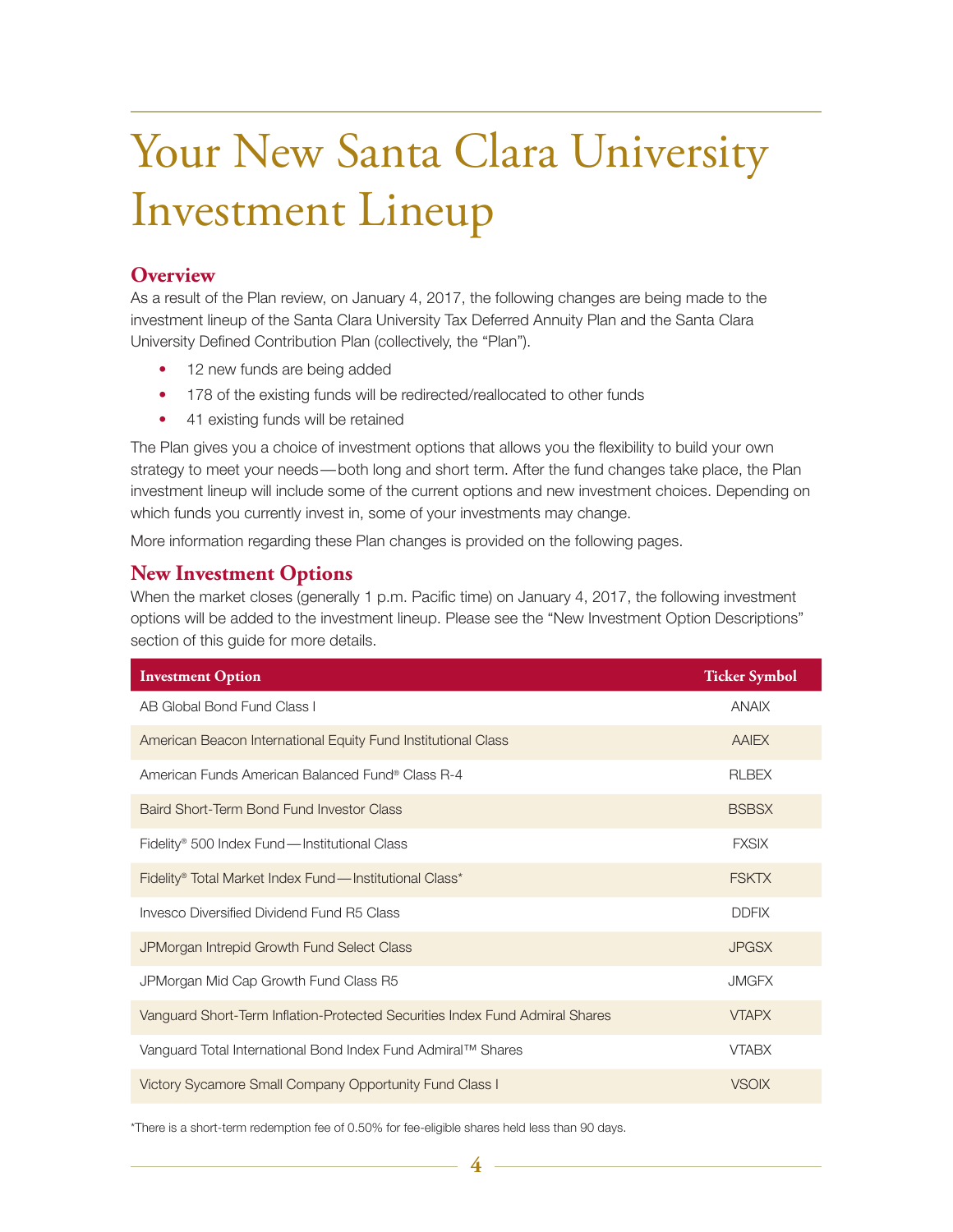### **Investment Options That Are Changing**

Now is a good time to look at your situation and decide whether changes might be appropriate to better align your investment approach with your retirement goals.

Before making your investment decisions, it is important that you become familiar with the various options in the Plan. Additional information regarding each new investment option's risk, as well as its strategy and objective, can be found in the "New Investment Option Descriptions" section of this guide. Please consider all investment information before choosing your investments.

On January 4, 2017, after the market closes (generally 1 p.m. Pacific time), 178 investment options currently offered through the Plan will no longer be available. As a result, current account balances and future contributions will transfer to the new investment options unless you direct otherwise by making changes to your account before January 4, 2017.

To make changes, log in to Fidelity NetBenefits® at **www.netbenefits.com/atwork** or call **800-343-0860,** Monday through Friday, from 5 a.m. to 9 p.m. Pacific time, to speak with a Fidelity Representative.

| <b>Existing Investment Option</b>                                                               | <b>Ticker</b><br><b>Symbol</b> |               | <b>New Investment Option</b>                                                             | <b>Ticker</b><br><b>Symbol</b> |
|-------------------------------------------------------------------------------------------------|--------------------------------|---------------|------------------------------------------------------------------------------------------|--------------------------------|
| Fidelity Asset Manager® 20%<br>Expense Ratio: 0.53%                                             | <b>FASIX</b>                   | $\rightarrow$ | American Funds American Balanced<br>Fund <sup>®</sup> Class R-4<br>Expense Ratio: 0.63%  | <b>RLBEX</b>                   |
| Fidelity Asset Manager <sup>®</sup> 30%<br>Expense Ratio: 0.55%                                 | <b>FTANX</b>                   | $\rightarrow$ | American Funds American Balanced<br>Fund <sup>®</sup> Class R-4<br>Expense Ratio: 0.63%  | <b>RLBEX</b>                   |
| Fidelity Asset Manager <sup>®</sup> 40%<br>Expense Ratio: 0.56%                                 | <b>FFANX</b>                   | $\rightarrow$ | American Funds American Balanced<br>Fund <sup>®</sup> Class R-4<br>Expense Ratio: 0.63%  | <b>RLBEX</b>                   |
| Fidelity Asset Manager <sup>®</sup> 50%<br>Expense Ratio: 0.67%                                 | <b>FASMX</b>                   | $\rightarrow$ | American Funds American Balanced<br>Fund <sup>®</sup> Class R-4<br>Expense Ratio: 0.63%  | <b>RLBEX</b>                   |
| Fidelity Asset Manager <sup>®</sup> 60%<br>Expense Ratio: 0.73%                                 | <b>FSANX</b>                   | $\rightarrow$ | American Funds American Balanced<br>Fund <sup>®</sup> Class R-4<br>Expense Ratio: 0.63%  | <b>RLBEX</b>                   |
| Fidelity Asset Manager <sup>®</sup> 70%<br>Expense Ratio: 0.73%                                 | <b>FASGX</b>                   | $\rightarrow$ | American Funds American Balanced<br>Fund <sup>®</sup> Class R-4<br>Expense Ratio: 0.63%  | <b>RLBEX</b>                   |
| Fidelity Asset Manager <sup>®</sup> 85%<br>Expense Ratio: 0.76%                                 | <b>FAMRX</b>                   | $\rightarrow$ | Vanguard Target Date Retirement Fund<br>Expense Ratio: 0.14%-0.16%                       | N/A                            |
| Fidelity Freedom <sup>®</sup> Index 2005 Fund-<br><b>Investor Class</b><br>Expense Ratio: 0.24% | <b>FJIFX</b>                   | $\rightarrow$ | Vanguard Target Retirement Income<br><b>Fund Investor Shares</b><br>Expense Ratio: 0.14% | <b>VTINX</b>                   |
| Fidelity Freedom® Index 2010 Fund-<br><b>Investor Class</b><br>Expense Ratio: 0.24%             | <b>FKIFX</b>                   | $\rightarrow$ | Vanguard Target Retirement 2010 Fund<br><b>Investor Shares</b><br>Expense Ratio: 0.14%   | <b>VTENX</b>                   |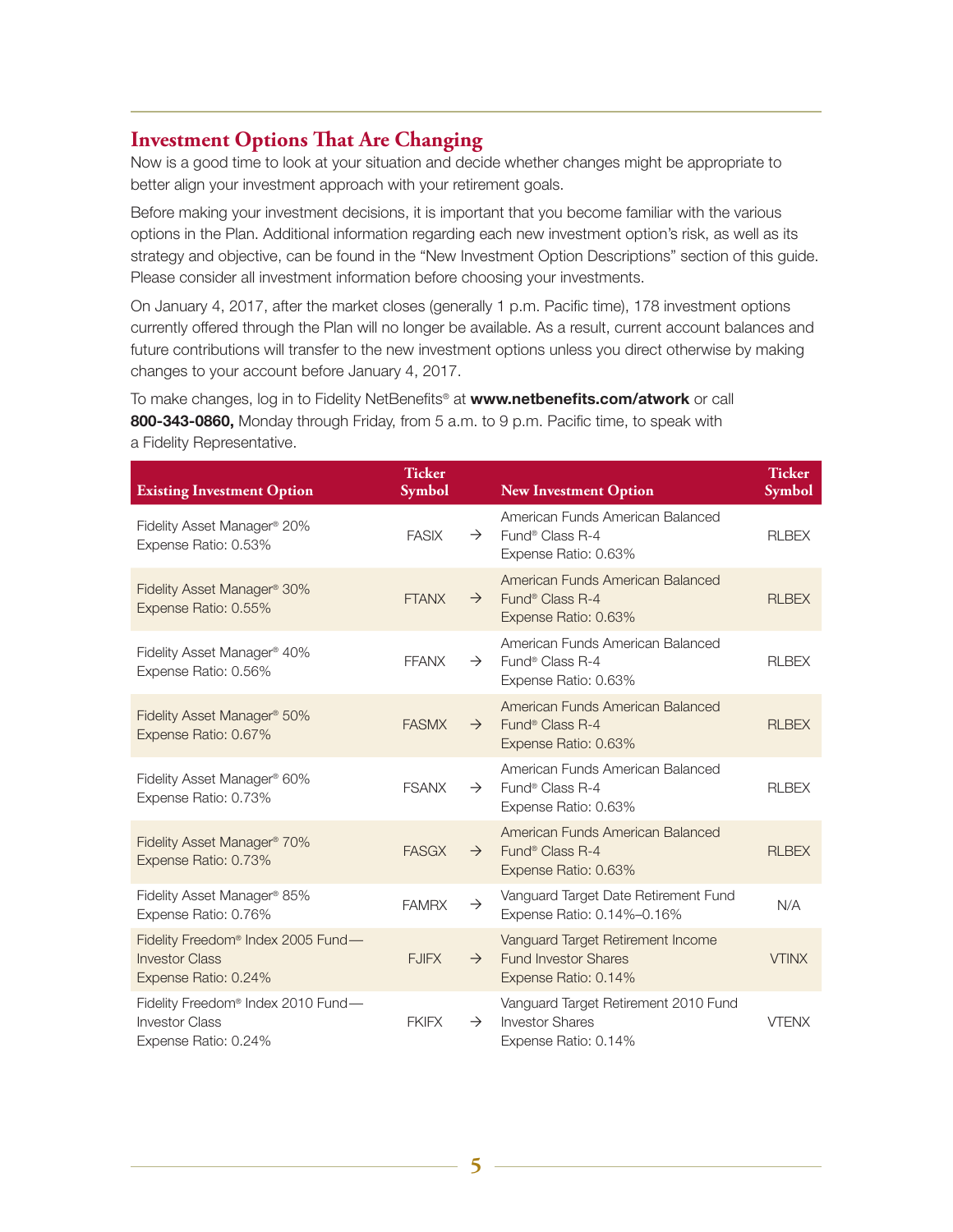| <b>Existing Investment Option</b>                                                                 | <b>Ticker</b><br>Symbol |               | <b>New Investment Option</b>                                                             | <b>Ticker</b><br>Symbol |
|---------------------------------------------------------------------------------------------------|-------------------------|---------------|------------------------------------------------------------------------------------------|-------------------------|
| Fidelity Freedom <sup>®</sup> Index 2015 Fund-<br><b>Investor Class</b><br>Expense Ratio: 0.23%   | <b>FLIFX</b>            | $\rightarrow$ | Vanguard Target Retirement 2015 Fund<br><b>Investor Shares</b><br>Expense Ratio: 0.14%   | <b>VTXVX</b>            |
| Fidelity Freedom® Index 2020 Fund-<br><b>Investor Class</b><br>Expense Ratio: 0.23%               | <b>FPIFX</b>            | $\rightarrow$ | Vanguard Target Retirement 2020 Fund<br><b>Investor Shares</b><br>Expense Ratio: 0.14%   | <b>VTWNX</b>            |
| Fidelity Freedom <sup>®</sup> Index 2025 Fund-<br><b>Investor Class</b><br>Expense Ratio: 0.23%   | <b>FQIFX</b>            | $\rightarrow$ | Vanguard Target Retirement 2025 Fund<br><b>Investor Shares</b><br>Expense Ratio: 0.15%   | <b>VTTVX</b>            |
| Fidelity Freedom® Index 2030 Fund-<br><b>Investor Class</b><br>Expense Ratio: 0.24%               | <b>FXIFX</b>            | $\rightarrow$ | Vanguard Target Retirement 2030 Fund<br><b>Investor Shares</b><br>Expense Ratio: 0.15%   | <b>VTHRX</b>            |
| Fidelity Freedom <sup>®</sup> Index 2035 Fund-<br><b>Investor Class</b><br>Expense Ratio: 0.24%   | <b>FIHFX</b>            | $\rightarrow$ | Vanguard Target Retirement 2035 Fund<br><b>Investor Shares</b><br>Expense Ratio: 0.15%   | <b>VTTHX</b>            |
| Fidelity Freedom® Index 2040 Fund-<br><b>Investor Class</b><br>Expense Ratio: 0.24%               | <b>FBIFX</b>            | $\rightarrow$ | Vanguard Target Retirement 2040 Fund<br><b>Investor Shares</b><br>Expense Ratio: 0.16%   | <b>VFORX</b>            |
| Fidelity Freedom <sup>®</sup> Index 2045 Fund-<br><b>Investor Class</b><br>Expense Ratio: 0.24%   | <b>FIOFX</b>            | $\rightarrow$ | Vanguard Target Retirement 2045 Fund<br><b>Investor Shares</b><br>Expense Ratio: 0.16%   | <b>VTIVX</b>            |
| Fidelity Freedom <sup>®</sup> Index 2050 Fund-<br><b>Investor Class</b><br>Expense Ratio: 0.24%   | <b>FIPFX</b>            | $\rightarrow$ | Vanguard Target Retirement 2050 Fund<br><b>Investor Shares</b><br>Expense Ratio: 0.16%   | <b>VFIFX</b>            |
| Fidelity Freedom <sup>®</sup> Index 2055 Fund-<br><b>Investor Class</b><br>Expense Ratio: 0.24%   | <b>FDEWX</b>            | $\rightarrow$ | Vanguard Target Retirement 2055 Fund<br><b>Investor Shares</b><br>Expense Ratio: 0.16%   | <b>VFFVX</b>            |
| Fidelity Freedom® Index 2060 Fund-<br><b>Investor Class</b><br>Expense Ratio: 0.24%               | <b>FDKLX</b>            | $\rightarrow$ | Vanguard Target Retirement 2060 Fund<br><b>Investor Shares</b><br>Expense Ratio: 0.16%   | <b>VTTSX</b>            |
| Fidelity Freedom <sup>®</sup> Index Income Fund-<br><b>Investor Class</b><br>Expense Ratio: 0.24% | <b>FIKFX</b>            | $\rightarrow$ | Vanguard Target Retirement Income<br><b>Fund Investor Shares</b><br>Expense Ratio: 0.14% | <b>VTINX</b>            |
| Fidelity® 500 Index Fund-<br><b>Premium Class</b><br>Expense Ratio: 0.045%                        | <b>FUSVX</b>            | $\rightarrow$ | Fidelity® 500 Index Fund-<br><b>Institutional Class</b><br>Expense Ratio: 0.035%         | <b>FXSIX</b>            |
| Fidelity® Blue Chip Value Fund<br>Expense Ratio: 0.88%                                            | <b>FBCVX</b>            | $\rightarrow$ | <b>Invesco Diversified Dividend Fund</b><br>R5 Class<br>Expense Ratio: 0.55%             | <b>DDFIX</b>            |
| Fidelity® Canada Fund <sup>2</sup><br>Expense Ratio: 1.15%                                        | <b>FICDX</b>            | $\rightarrow$ | Vanguard Target Date Retirement Fund<br>Expense Ratio: 0.14%-0.16%                       | N/A                     |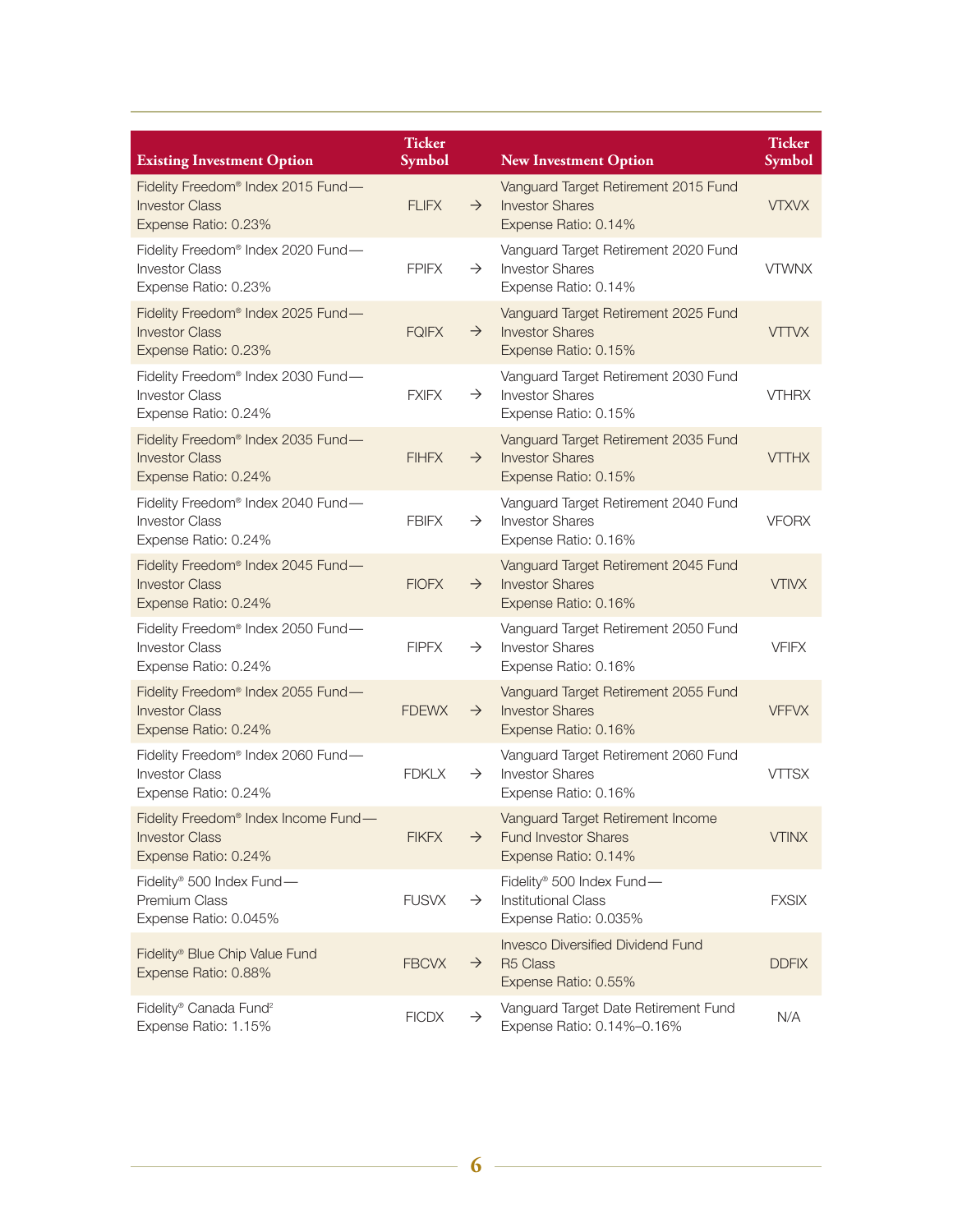| <b>Existing Investment Option</b>                                                                  | <b>Ticker</b><br><b>Symbol</b> |               | <b>New Investment Option</b>                                                                | <b>Ticker</b><br><b>Symbol</b> |
|----------------------------------------------------------------------------------------------------|--------------------------------|---------------|---------------------------------------------------------------------------------------------|--------------------------------|
| Fidelity® Capital & Income Fund <sup>1</sup><br>Expense Ratio: 0.75%                               | <b>FAGIX</b>                   | $\rightarrow$ | Vanguard High-Yield Corporate Fund<br><b>Admiral Shares</b><br>Expense Ratio: 0.13%         | <b>VWEAX</b>                   |
| Fidelity® Capital Appreciation Fund-<br>Class K<br>Expense Ratio: 0.72%                            | <b>FCAKX</b>                   | $\rightarrow$ | Fidelity® Growth Company Fund-<br>Class K<br>Expense Ratio: 0.77%                           | <b>FGCKX</b>                   |
| Fidelity <sup>®</sup> China Region Fund <sup>2</sup><br>Expense Ratio: 0.99%                       | <b>FHKCX</b>                   | $\rightarrow$ | Vanguard Target Date Retirement Fund<br>Expense Ratio: 0.14%-0.16%                          | N/A                            |
| Fidelity® Conservative Income Bond Fund<br>Expense Ratio: 0.40%                                    | <b>FCONX</b>                   | $\rightarrow$ | Baird Short-Term Bond Fund<br><b>Investor Class</b><br>Expense Ratio: 0.55%                 | <b>BSBSX</b>                   |
| Fidelity <sup>®</sup> Convertible Securities Fund<br>Expense Ratio: 0.56%                          | <b>FCVSX</b>                   | $\rightarrow$ | Fidelity® Total Bond Fund<br>Expense Ratio: 0.45%                                           | <b>FTBFX</b>                   |
| Fidelity <sup>®</sup> Corporate Bond Fund<br>Expense Ratio: 0.45%                                  | <b>FCBFX</b>                   | $\rightarrow$ | Fidelity® Total Bond Fund<br>Expense Ratio: 0.45%                                           | <b>FTBFX</b>                   |
| Fidelity® Disciplined Equity Fund-<br>Class K<br>Expense Ratio: 0.79%                              | <b>FDEKX</b>                   | $\rightarrow$ | <b>Invesco Diversified Dividend Fund</b><br>R <sub>5</sub> Class<br>Expense Ratio: 0.55%    | <b>DDFIX</b>                   |
| Fidelity® Dividend Growth Fund—Class K<br>Expense Ratio: 0.50%                                     | <b>FDGKX</b>                   | $\rightarrow$ | Invesco Diversified Dividend Fund<br>R <sub>5</sub> Class<br>Expense Ratio: 0.55%           | <b>DDFIX</b>                   |
| Fidelity® Emerging Asia Fund <sup>2</sup><br>Expense Ratio: 1.09%                                  | <b>FSEAX</b>                   | $\rightarrow$ | Vanguard Target Date Retirement Fund<br>Expense Ratio: 0.14%-0.16%                          | N/A                            |
| Fidelity® Emerging Europe, Middle East,<br>Africa (EMEA) Fund <sup>2</sup><br>Expense Ratio: 1.39% | <b>FEMEX</b>                   | $\rightarrow$ | Fidelity® Emerging Markets Fund-<br>Class $K^2$<br>Expense Ratio: 0.85%                     | <b>FKEMX</b>                   |
| Fidelity® Emerging Markets<br>Discovery Fund <sup>3</sup><br>Expense Ratio: 1.56%                  | <b>FEDDX</b>                   | $\rightarrow$ | Fidelity® Emerging Markets Fund-<br>Class K <sup>2</sup><br>Expense Ratio: 0.85%            | <b>FKEMX</b>                   |
| Fidelity® Emerging Markets Index Fund-<br>Premium Class <sup>2</sup><br>Expense Ratio: 0.14%       | <b>FPMAX</b>                   | $\rightarrow$ | Vanguard Emerging Markets Stock Index<br><b>Fund Admiral Shares</b><br>Expense Ratio: 0.15% | VEMAX                          |
| Fidelity® Equity Dividend Income Fund-<br>Class K<br>Expense Ratio: 0.55%                          | <b>FETKX</b>                   | $\rightarrow$ | <b>Invesco Diversified Dividend Fund</b><br>R5 Class<br>Expense Ratio: 0.55%                | <b>DDFIX</b>                   |
| Fidelity® Equity-Income Fund-Class K<br>Expense Ratio: 0.59%                                       | <b>FEIKX</b>                   | $\rightarrow$ | <b>Invesco Diversified Dividend Fund</b><br>R <sub>5</sub> Class<br>Expense Ratio: 0.55%    | <b>DDFIX</b>                   |
| Fidelity® Europe Fund <sup>4</sup><br>Expense Ratio: 1.03%                                         | <b>FIEUX</b>                   | $\rightarrow$ | Vanguard Target Date Retirement Fund<br>Expense Ratio: 0.14%-0.16%                          | N/A                            |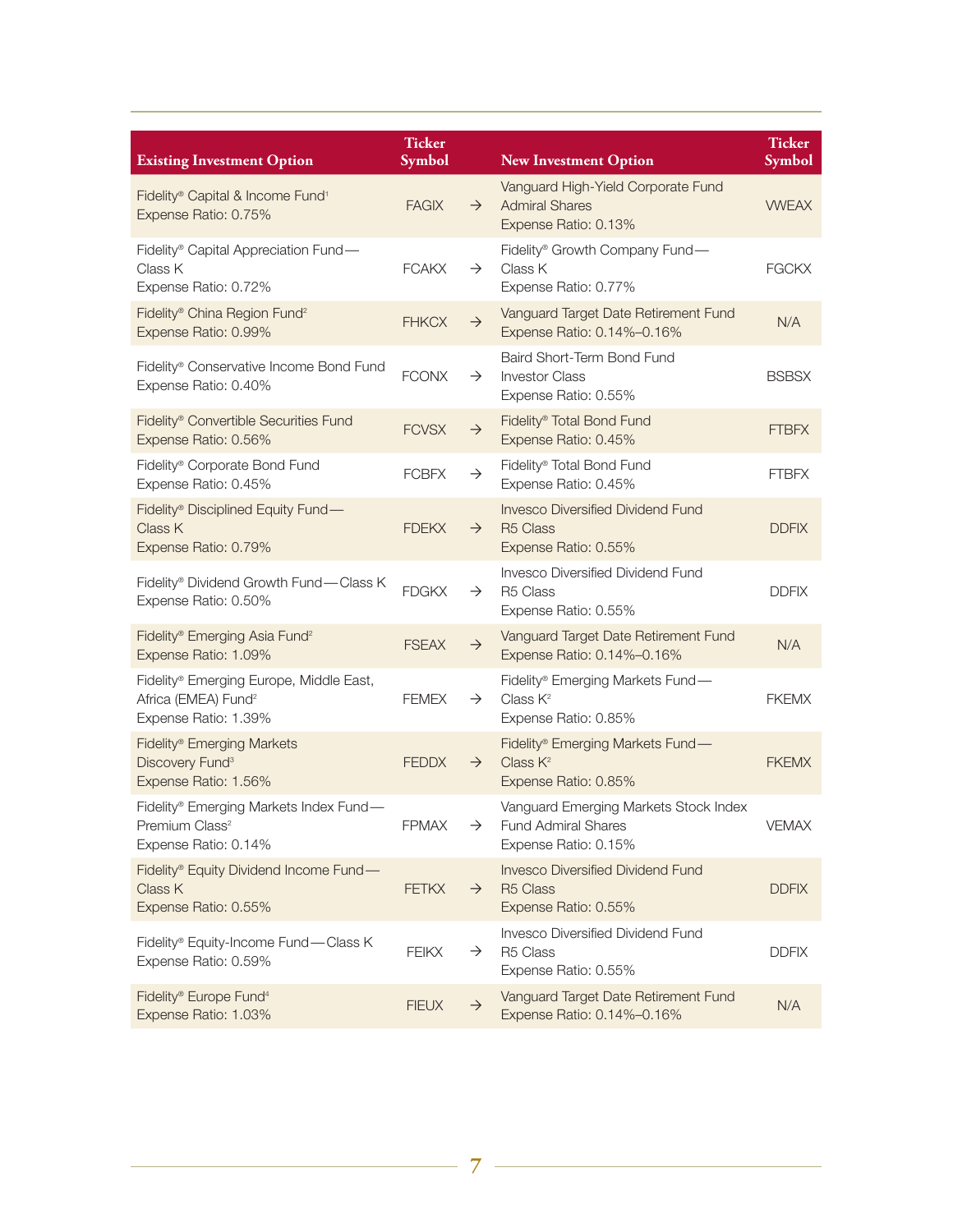| <b>Existing Investment Option</b>                                                          | <b>Ticker</b><br><b>Symbol</b> |               | <b>New Investment Option</b>                                                                   | <b>Ticker</b><br><b>Symbol</b> |
|--------------------------------------------------------------------------------------------|--------------------------------|---------------|------------------------------------------------------------------------------------------------|--------------------------------|
| Fidelity® Export and Multinational Fund-<br>Class K <sup>5</sup><br>Expense Ratio: 0.64%   | <b>FEXKX</b>                   | $\rightarrow$ | Fidelity® Growth Company Fund-<br>Class K<br>Expense Ratio: 0.77%                              | <b>FGCKX</b>                   |
| Fidelity® Floating Rate High Income Fund <sup>6</sup><br>Expense Ratio: 0.70%              | <b>FFRHX</b>                   | $\rightarrow$ | Baird Short-Term Bond Fund<br><b>Investor Class</b><br>Expense Ratio: 0.55%                    | <b>BSBSX</b>                   |
| Fidelity® Focused High Income Fund <sup>1</sup><br>Expense Ratio: 0.85%                    | <b>FHIFX</b>                   | $\rightarrow$ | Vanguard High-Yield Corporate Fund<br><b>Admiral Shares</b><br>Expense Ratio: 0.13%            | <b>VWEAX</b>                   |
| Fidelity® Focused Stock Fund<br>Expense Ratio: 0.73%                                       | <b>FTQGX</b>                   | $\rightarrow$ | Fidelity® Contrafund®—Class K<br>Expense Ratio: 0.61%                                          | <b>FCNKX</b>                   |
| Fidelity® Four-in-One Index Fund<br>Expense Ratio: 0.13%                                   | <b>FFNOX</b>                   | $\rightarrow$ | Vanguard Target Date Retirement Fund<br>Expense Ratio: 0.14%-0.16%                             | N/A                            |
| Fidelity® Fund-Class K<br>Expense Ratio: 0.41%                                             | <b>FFDKX</b>                   | $\rightarrow$ | Fidelity® Contrafund®—Class K<br>Expense Ratio: 0.61%                                          | <b>FCNKX</b>                   |
| Fidelity® Global Balanced Fund <sup>4</sup><br>Expense Ratio: 1.02%                        | <b>FGBLX</b>                   | $\rightarrow$ | Vanguard Target Date Retirement Fund<br>Expense Ratio: 0.14%-0.16%                             | N/A                            |
| Fidelity® Global Bond Fund<br>Expense Ratio: 1.09%                                         | <b>FGBFX</b>                   | $\rightarrow$ | AB Global Bond Fund Class I<br>Expense Ratio: 0.59%                                            | <b>ANAIX</b>                   |
| Fidelity® Global Commodity Stock Fund <sup>4</sup><br>Expense Ratio: 1.12%                 | <b>FFGCX</b>                   | $\rightarrow$ | Vanguard Target Date Retirement Fund<br>Expense Ratio: 0.14%-0.16%                             | N/A                            |
| Fidelity® Global Equity Income Fund <sup>4</sup><br>Expense Ratio: 1.15%                   | <b>FGILX</b>                   | $\rightarrow$ | Vanguard Target Date Retirement Fund<br>Expense Ratio: 0.14%-0.16%                             | N/A                            |
| Fidelity® Global ex U.S. Index Fund-<br>Premium Class <sup>1</sup><br>Expense Ratio: 0.11% | <b>FSGDX</b>                   | $\rightarrow$ | Vanguard Total International Stock Index<br><b>Fund Admiral Shares</b><br>Expense Ratio: 0.12% | <b>VTIAX</b>                   |
| Fidelity® Global High Income Fund <sup>1</sup><br>Expense Ratio: 1.20%                     | <b>FGHNX</b>                   | $\rightarrow$ | Vanguard High-Yield Corporate Fund<br><b>Admiral Shares</b><br>Expense Ratio: 0.13%            | <b>VWEAX</b>                   |
| Fidelity® Global Strategies Fund<br>Expense Ratio: 1.21%                                   | <b>FDYSX</b>                   | $\rightarrow$ | Vanguard Target Date Retirement Fund<br>Expense Ratio: 0.14%-0.16%                             | N/A                            |
| Fidelity® GNMA Fund<br>Expense Ratio: 0.45%                                                | <b>FGMNX</b>                   | $\rightarrow$ | Fidelity <sup>®</sup> Total Bond Fund<br>Expense Ratio: 0.45%                                  | <b>FTBFX</b>                   |
| Fidelity <sup>®</sup> Government Cash Reserves<br>Expense Ratio: 0.37%                     | <b>FDRXX</b>                   | $\rightarrow$ | Fidelity <sup>®</sup> Government Money Market<br>Fund - Premium Class<br>Expense Ratio: 0.38%  | <b>FZCXX</b>                   |
| Fidelity® Government Income Fund<br>Expense Ratio: 0.45%                                   | <b>FGOVX</b>                   | $\rightarrow$ | Fidelity® Total Bond Fund<br>Expense Ratio: 0.45%                                              | <b>FTBFX</b>                   |
| Fidelity® Government Money<br>Market Fund<br>Expense Ratio: 0.42%                          | <b>SPAXX</b>                   | $\rightarrow$ | Fidelity <sup>®</sup> Government Money Market<br>Fund - Premium Class<br>Expense Ratio: 0.38%  | <b>FZCXX</b>                   |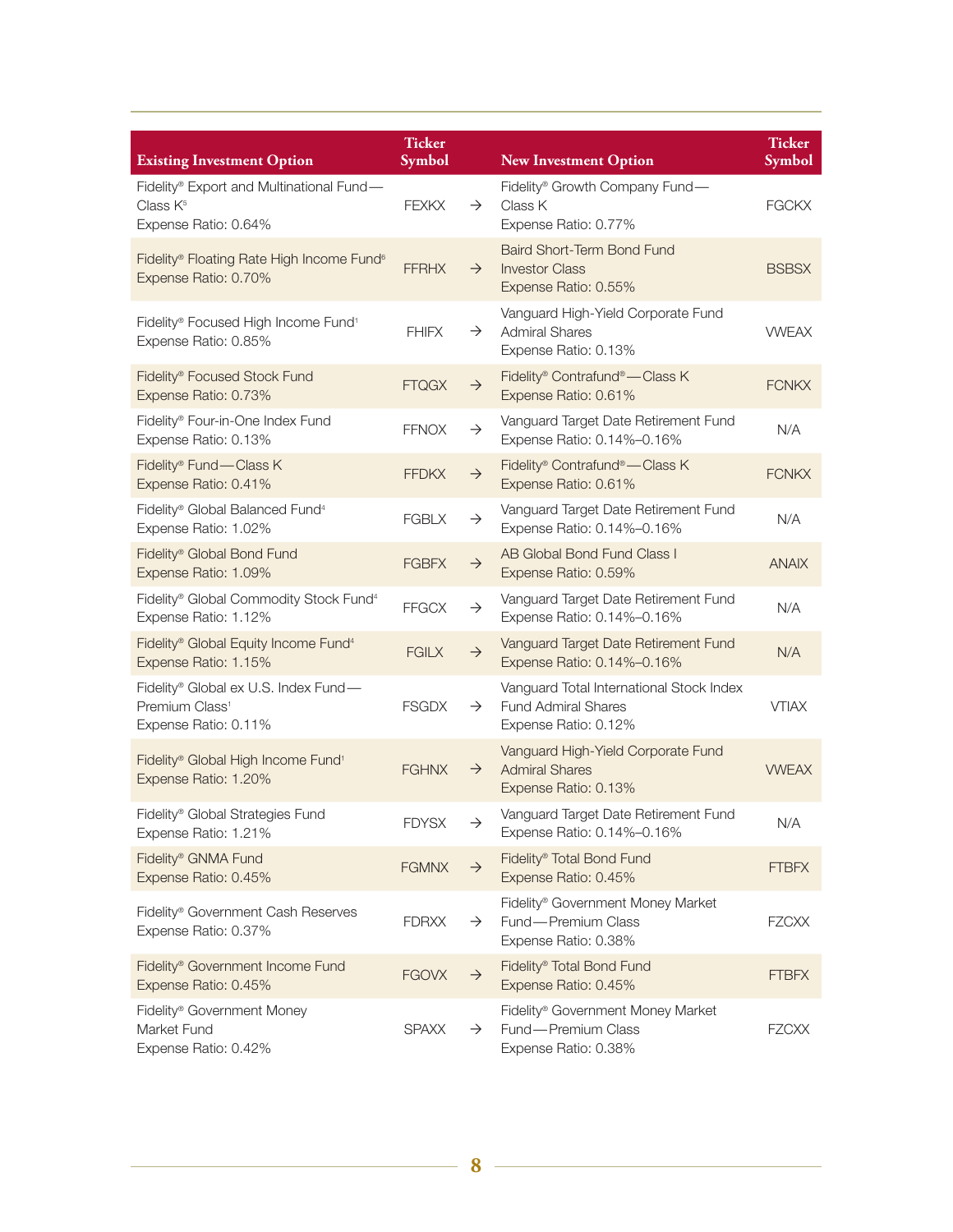| <b>Existing Investment Option</b>                                                                     | <b>Ticker</b><br>Symbol |               | <b>New Investment Option</b>                                                                        | <b>Ticker</b><br>Symbol |
|-------------------------------------------------------------------------------------------------------|-------------------------|---------------|-----------------------------------------------------------------------------------------------------|-------------------------|
| Fidelity® Growth & Income Portfolio-<br>Class K<br>Expense Ratio: 0.53%                               | <b>FGIKX</b>            | $\rightarrow$ | Fidelity® 500 Index Fund-<br><b>Institutional Class</b><br>Expense Ratio: 0.035%                    | <b>FXSIX</b>            |
| Fidelity® Growth Discovery Fund-<br>Class K<br>Expense Ratio: 0.66%                                   | <b>FGDKX</b>            | $\rightarrow$ | Fidelity® Growth Company Fund-<br>Class K<br>Expense Ratio: 0.77%                                   | <b>FGCKX</b>            |
| Fidelity® Growth Strategies Fund-<br>Class K <sup>2</sup><br>Expense Ratio: 0.76%                     | <b>FAGKX</b>            | $\rightarrow$ | JPMorgan Mid Cap Growth Fund<br>Class R <sub>5</sub><br>Expense Ratio: 0.92%                        | <b>JMGFX</b>            |
| Fidelity® High Income Fund <sup>1</sup><br>Expense Ratio: 0.73%                                       | <b>SPHIX</b>            | $\rightarrow$ | Vanguard High-Yield Corporate Fund<br><b>Admiral Shares</b><br>Expense Ratio: 0.13%                 | <b>VWEAX</b>            |
| Fidelity® Independence Fund-Class K<br>Expense Ratio: 0.78%                                           | <b>FDFKX</b>            | $\rightarrow$ | JPMorgan Intrepid Growth Fund<br><b>Select Class</b><br>Expense Ratio: 0.89%                        | <b>JPGSX</b>            |
| Fidelity® Inflation-Protected Bond Fund<br>Expense Ratio: 0.45%                                       | <b>FINPX</b>            | $\rightarrow$ | Vanguard Inflation-Protected Securities<br><b>Fund Admiral Shares</b><br>Expense Ratio: 0.10%       | <b>VAIPX</b>            |
| Fidelity® Inflation-Protected Bond Index<br>Fund - Premium Class<br>Expense Ratio: 0.09%              | <b>FSIYX</b>            | $\rightarrow$ | Vanguard Inflation-Protected Securities<br><b>Fund Admiral Shares</b><br>Expense Ratio: 0.10%       | <b>VAIPX</b>            |
| Fidelity® Intermediate Bond Fund<br>Expense Ratio: 0.45%                                              | <b>FTHRX</b>            | $\rightarrow$ | Fidelity® Total Bond Fund<br>Expense Ratio: 0.45%                                                   | <b>FTBFX</b>            |
| Fidelity <sup>®</sup> Intermediate Government<br>Income Fund<br>Expense Ratio: 0.45%                  | <b>FSTGX</b>            | $\rightarrow$ | Fidelity® Total Bond Fund<br>Expense Ratio: 0.45%                                                   | <b>FTBFX</b>            |
| Fidelity® Intermediate Treasury Bond<br>Index Fund - Premium Class<br>Expense Ratio: 0.09%            | <b>FIBAX</b>            | $\rightarrow$ | Vanguard Total Bond Market Index Fund<br><b>Admiral Shares</b><br>Expense Ratio: 0.06%              | <b>VBTLX</b>            |
| Fidelity <sup>®</sup> International Bond Fund<br>Expense Ratio: 1.11%                                 | <b>FINUX</b>            | $\rightarrow$ | AB Global Bond Fund Class I<br>Expense Ratio: 0.59%                                                 | <b>ANAIX</b>            |
| Fidelity® International Capital Appreciation<br>Fund <sup>4</sup><br>Expense Ratio: 1.13%             | <b>FIVFX</b>            | $\rightarrow$ | Fidelity® Diversified International Fund-<br>Class $K4$<br>Expense Ratio: 0.87%                     | <b>FDIKX</b>            |
| Fidelity <sup>®</sup> International Enhanced<br>Index Fund <sup>4</sup><br>Expense Ratio: 0.63%       | <b>FIENX</b>            | $\rightarrow$ | American Beacon International Equity<br><b>Fund Institutional Class</b><br>Expense Ratio: 0.74%     | <b>AAIEX</b>            |
| Fidelity® International Growth Fund <sup>4</sup><br>Expense Ratio: 0.97%                              | <b>FIGFX</b>            | $\rightarrow$ | Fidelity <sup>®</sup> International Discovery Fund—<br>Class K <sup>4</sup><br>Expense Ratio: 0.86% | <b>FIDKX</b>            |
| Fidelity <sup>®</sup> International Index Fund-<br>Premium Class <sup>1</sup><br>Expense Ratio: 0.08% | <b>FSIVX</b>            | $\rightarrow$ | Vanguard Total International Stock Index<br><b>Fund Admiral Shares</b><br>Expense Ratio: 0.12%      | <b>VTIAX</b>            |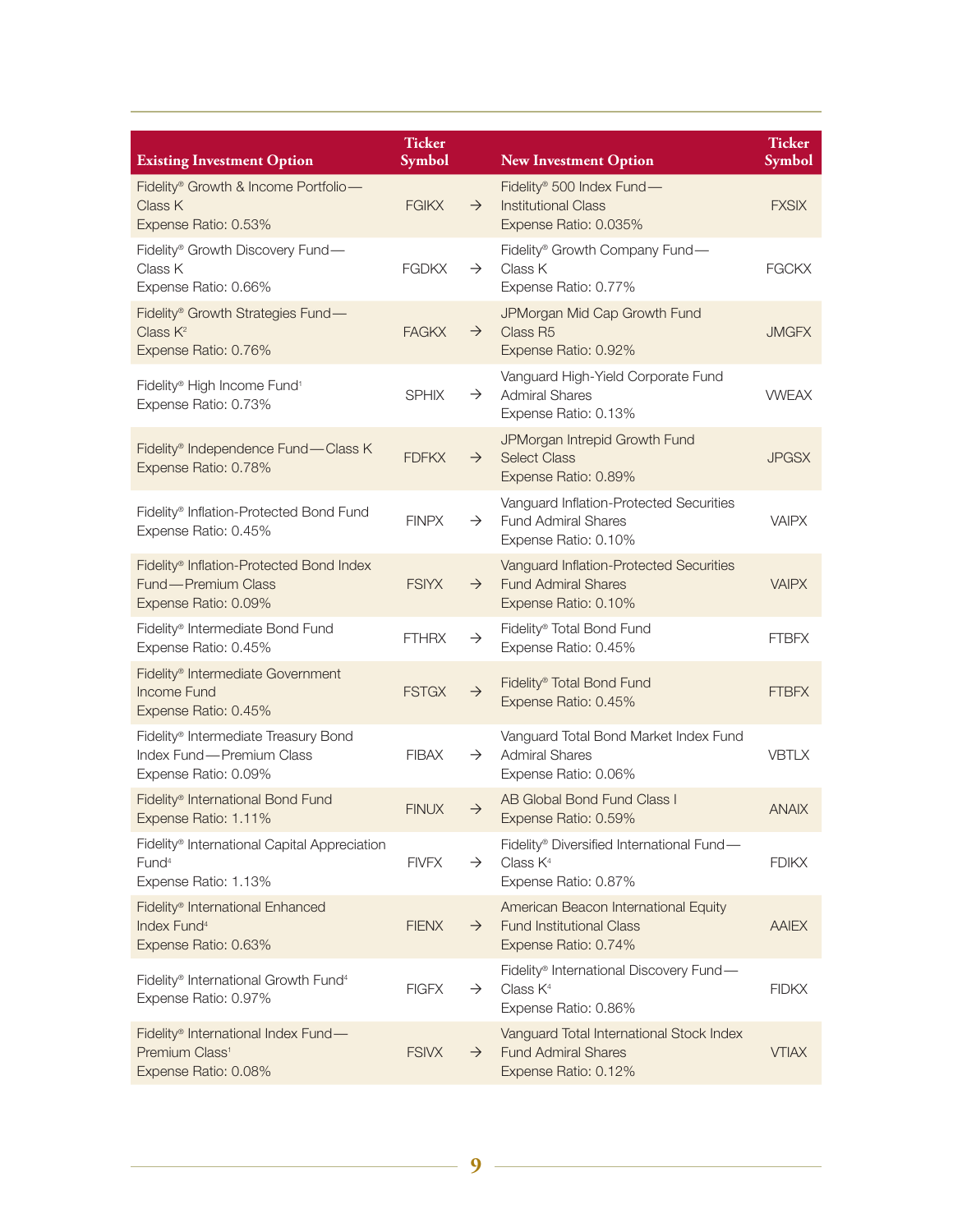| <b>Existing Investment Option</b>                                                            | <b>Ticker</b><br>Symbol |               | <b>New Investment Option</b>                                                                    | <b>Ticker</b><br>Symbol |
|----------------------------------------------------------------------------------------------|-------------------------|---------------|-------------------------------------------------------------------------------------------------|-------------------------|
| Fidelity® International Real Estate Fund <sup>2</sup><br>Expense Ratio: 1.13%                | <b>FIREX</b>            | $\rightarrow$ | Vanguard Target Date Retirement Fund<br>Expense Ratio: 0.14%-0.16%                              | N/A                     |
| Fidelity® International Small Cap Fund <sup>3</sup><br>Expense Ratio: 1.32%                  | <b>FISMX</b>            | $\rightarrow$ | Vanguard Target Date Retirement Fund<br>Expense Ratio: 0.14%-0.16%                              | N/A                     |
| Fidelity® International Small Cap<br>Opportunities Fund <sup>3</sup><br>Expense Ratio: 1.23% | <b>FSCOX</b>            | $\rightarrow$ | Vanguard Target Date Retirement Fund<br>Expense Ratio: 0.14%-0.16%                              | N/A                     |
| Fidelity® International Value Fund <sup>4</sup><br>Expense Ratio: 1.02%                      | <b>FIVLX</b>            | $\rightarrow$ | American Beacon International Equity<br><b>Fund Institutional Class</b><br>Expense Ratio: 0.74% | <b>AAIEX</b>            |
| Fidelity® Investment Grade Bond Fund<br>Expense Ratio: 0.45%                                 | <b>FBNDX</b>            | $\rightarrow$ | Fidelity® Total Bond Fund<br>Expense Ratio: 0.45%                                               | <b>FTBFX</b>            |
| Fidelity <sup>®</sup> Japan Fund <sup>2</sup><br>Expense Ratio: 0.80%                        | <b>FJPNX</b>            | $\rightarrow$ | Vanguard Target Date Retirement Fund<br>Expense Ratio: 0.14%-0.16%                              | N/A                     |
| Fidelity® Japan Smaller Companies Fund <sup>2</sup><br>Expense Ratio: 1.00%                  | <b>FJSCX</b>            | $\rightarrow$ | Vanguard Target Date Retirement Fund<br>Expense Ratio: 0.14%-0.16%                              | N/A                     |
| Fidelity® Large Cap Core Enhanced<br><b>Index Fund</b><br>Expense Ratio: 0.45%               | <b>FLCEX</b>            | $\rightarrow$ | Fidelity® 500 Index Fund-<br><b>Institutional Class</b><br>Expense Ratio: 0.035%                | <b>FXSIX</b>            |
| Fidelity® Large Cap Growth Enhanced<br>Index Fund<br>Expense Ratio: 0.45%                    | <b>FLGEX</b>            | $\rightarrow$ | JPMorgan Intrepid Growth Fund<br><b>Select Class</b><br>Expense Ratio: 0.89%                    | <b>JPGSX</b>            |
| Fidelity® Large Cap Stock Fund<br>Expense Ratio: 0.78%                                       | <b>FLCSX</b>            | $\rightarrow$ | Fidelity® 500 Index Fund-<br><b>Institutional Class</b><br>Expense Ratio: 0.035%                | <b>FXSIX</b>            |
| Fidelity® Large Cap Value Enhanced<br><b>Index Fund</b><br>Expense Ratio: 0.45%              | <b>FLVEX</b>            | $\rightarrow$ | Invesco Diversified Dividend Fund<br>R <sub>5</sub> Class<br>Expense Ratio: 0.55%               | <b>DDFIX</b>            |
| Fidelity® Latin America Fund <sup>2</sup><br>Expense Ratio: 1.13%                            | FI ATX                  | $\rightarrow$ | Vanguard Target Date Retirement Fund<br>Expense Ratio: 0.14%-0.16%                              | N/A                     |
| Fidelity® Leveraged Company Stock<br>Fund - Class K <sup>2</sup><br>Expense Ratio: 0.68%     | <b>FLCKX</b>            | $\rightarrow$ | Fidelity® Low-Priced Stock Fund-<br>Class K<br>Expense Ratio: 0.78%                             | <b>FLPKX</b>            |
| Fidelity® Limited Term Government Fund<br>Expense Ratio: 0.45%                               | <b>FFXSX</b>            | $\rightarrow$ | Baird Short-Term Bond Fund<br><b>Investor Class</b><br>Expense Ratio: 0.55%                     | <b>BSBSX</b>            |
| Fidelity® Long-Term Treasury Bond Index<br>Fund - Premium Class<br>Expense Ratio: 0.09%      | <b>FLBAX</b>            | $\rightarrow$ | Vanguard Total Bond Market Index Fund<br><b>Admiral Shares</b><br>Expense Ratio: 0.06%          | <b>VBTLX</b>            |
| Fidelity® Magellan® Fund - Class K<br>Expense Ratio: 0.75%                                   | <b>FMGKX</b>            | $\rightarrow$ | JPMorgan Intrepid Growth Fund<br><b>Select Class</b><br>Expense Ratio: 0.89%                    | <b>JPGSX</b>            |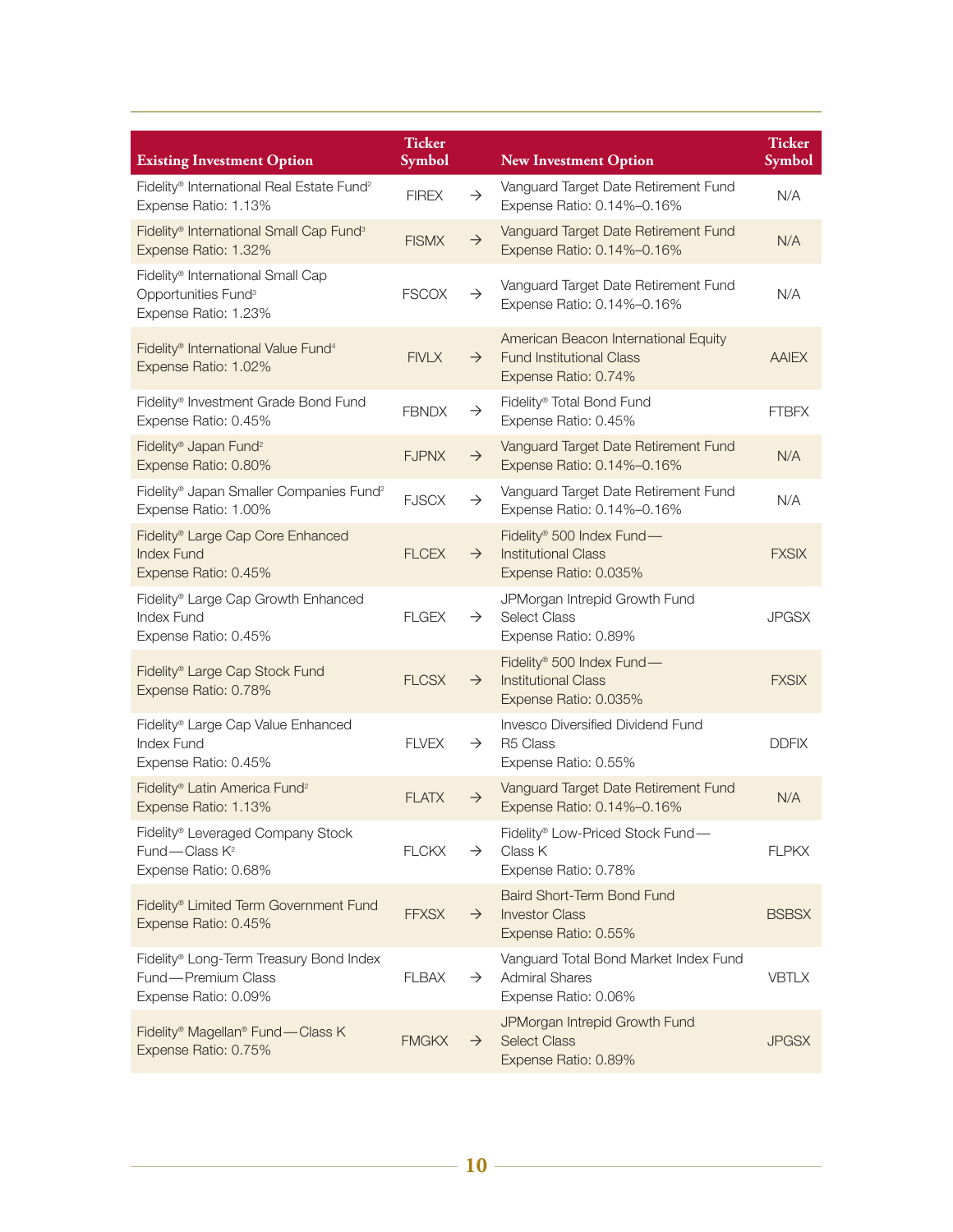| <b>Existing Investment Option</b>                                                                                   | <b>Ticker</b><br><b>Symbol</b> |               | <b>New Investment Option</b>                                                                  | <b>Ticker</b><br>Symbol |
|---------------------------------------------------------------------------------------------------------------------|--------------------------------|---------------|-----------------------------------------------------------------------------------------------|-------------------------|
| Fidelity® Mega Cap Stock Fund<br>Expense Ratio: 0.69%                                                               | <b>FGRTX</b>                   | $\rightarrow$ | Fidelity® 500 Index Fund-<br><b>Institutional Class</b><br>Expense Ratio: 0.035%              | <b>FXSIX</b>            |
| Fidelity® Mid Cap Enhanced Index Fund <sup>5</sup><br>Expense Ratio: 0.60%                                          | <b>FMEIX</b>                   | $\rightarrow$ | Fidelity® Extended Market Index Fund-<br>Premium Class <sup>7</sup><br>Expense Ratio: 0.07%   | <b>FSEVX</b>            |
| Fidelity <sup>®</sup> Mid Cap Index Fund-<br>Premium Class <sup>5</sup><br>Expense Ratio: 0.07%                     | <b>FSCKX</b>                   | $\rightarrow$ | Vanguard Mid-Cap Index Fund<br><b>Admiral Shares</b><br>Expense Ratio: 0.08%                  | <b>VIMAX</b>            |
| Fidelity® Mid Cap Value Fund <sup>5</sup><br>Expense Ratio: 0.86%                                                   | <b>FSMVX</b>                   | $\rightarrow$ | Fidelity® Low-Priced Stock Fund-<br>Class K <sup>2</sup><br>Expense Ratio: 0.78%              | <b>FLPKX</b>            |
| Fidelity® Mid-Cap Stock Fund—Class K <sup>5</sup><br>Expense Ratio: 0.61%                                           | <b>FKMCX</b>                   | $\rightarrow$ | JPMorgan Mid Cap Growth Fund<br>Class R5<br>Expense Ratio: 0.92%                              | <b>JMGFX</b>            |
| Fidelity <sup>®</sup> Money Market Trust Retirement<br>Government Money Market II Portfolio<br>Expense Ratio: 0.42% | <b>FRTXX</b>                   | $\rightarrow$ | Fidelity <sup>®</sup> Government Money Market<br>Fund - Premium Class<br>Expense Ratio: 0.38% | <b>FZCXX</b>            |
| Fidelity® Money Market Trust Retirement<br>Government Money Market Portfolio<br>Expense Ratio: 0.42%                | <b>FGMXX</b>                   | $\rightarrow$ | Fidelity® Government Money Market<br>Fund - Premium Class<br>Expense Ratio: 0.38%             | <b>FZCXX</b>            |
| Fidelity <sup>®</sup> Mortgage Securities Fund<br>Expense Ratio: 0.45%                                              | <b>FMSFX</b>                   | $\rightarrow$ | Fidelity® Total Bond Fund<br>Expense Ratio: 0.45%                                             | <b>FTBFX</b>            |
| Fidelity® Nasdaq® Composite Index Fund7<br>Expense Ratio: 0.42%                                                     | <b>FNCMX</b>                   | $\rightarrow$ | JPMorgan Intrepid Growth Fund<br><b>Select Class</b><br>Expense Ratio: 0.89%                  | <b>JPGSX</b>            |
| Fidelity® New Millennium Fund<br>Expense Ratio: 0.74%                                                               | <b>FMILX</b>                   | $\rightarrow$ | Fidelity® OTC Portfolio-Class K<br>Expense Ratio: 0.79%                                       | <b>FOCKX</b>            |
| Fidelity® Nordic Fund <sup>2</sup><br>Expense Ratio: 1.00%                                                          | <b>FNORX</b>                   | $\rightarrow$ | Vanguard Target Date Retirement Fund<br>Expense Ratio: 0.14%-0.16%                            | N/A                     |
| Fidelity® Pacific Basin Fund <sup>2</sup><br>Expense Ratio: 1.17%                                                   | <b>FPBFX</b>                   | $\rightarrow$ | Vanguard Target Date Retirement Fund<br>Expense Ratio: 0.14%-0.16%                            | N/A                     |
| Fidelity® Real Estate Income Fund <sup>7</sup><br>Expense Ratio: 0.82%                                              | <b>FRIFX</b>                   | $\rightarrow$ | Fidelity® Real Estate Investment Portfolio <sup>7</sup><br>Expense Ratio: 0.78%               | <b>FRESX</b>            |
| Fidelity® Real Estate Index Fund-<br>Premium Class <sup>7</sup><br>Expense Ratio: 0.09%                             | <b>FSRVX</b>                   | $\rightarrow$ | Vanguard REIT Index Fund<br><b>Admiral Shares</b><br>Expense Ratio: 0.12%                     | <b>VGSLX</b>            |
| Fidelity® Select Air<br>Transportation Portfolio <sup>5</sup><br>Expense Ratio: 0.83%                               | <b>FSAIX</b>                   | $\rightarrow$ | Vanguard Target Date Retirement Fund<br>Expense Ratio: 0.14%-0.16%                            | N/A                     |
| Fidelity® Select Automotive Portfolio <sup>5</sup><br>Expense Ratio: 0.87%                                          | <b>FSAVX</b>                   | $\rightarrow$ | Vanguard Target Date Retirement Fund<br>Expense Ratio: 0.14%-0.16%                            | N/A                     |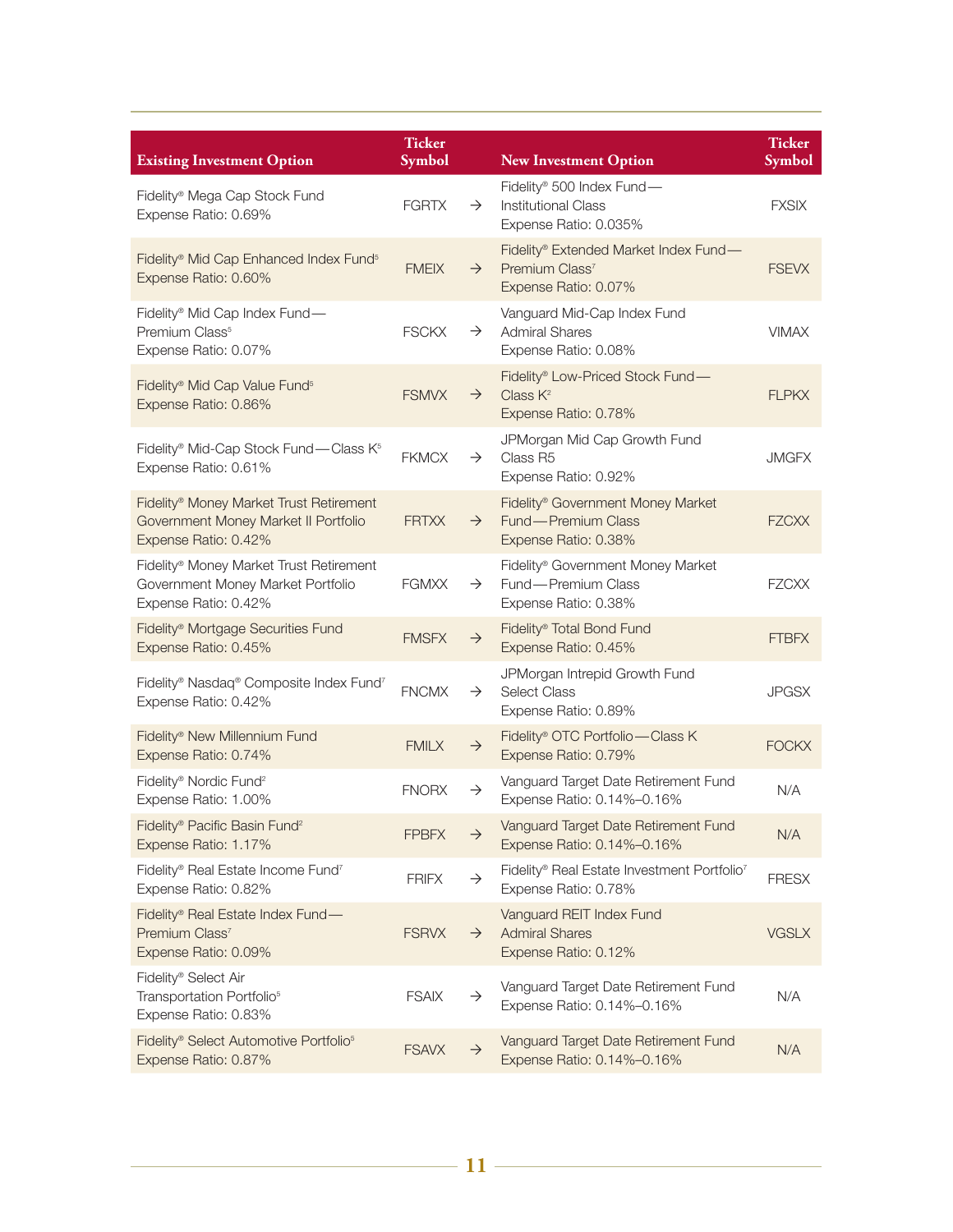| <b>Existing Investment Option</b>                                                                                 | <b>Ticker</b><br>Symbol |               | <b>New Investment Option</b>                                       | <b>Ticker</b><br>Symbol |
|-------------------------------------------------------------------------------------------------------------------|-------------------------|---------------|--------------------------------------------------------------------|-------------------------|
| Fidelity® Select Banking Portfolio <sup>5</sup><br>Expense Ratio: 0.79%                                           | <b>FSRBX</b>            | $\rightarrow$ | Vanguard Target Date Retirement Fund<br>Expense Ratio: 0.14%-0.16% | N/A                     |
| Fidelity® Select Biotechnology Portfolio <sup>5</sup><br>Expense Ratio: 0.73%                                     | <b>FBIOX</b>            | $\rightarrow$ | Vanguard Target Date Retirement Fund<br>Expense Ratio: 0.14%-0.16% | N/A                     |
| Fidelity® Select Brokerage and<br>Investment Management Portfolio <sup>5</sup><br>Expense Ratio: 0.79%            | <b>FSLBX</b>            | $\rightarrow$ | Vanguard Target Date Retirement Fund<br>Expense Ratio: 0.14%-0.16% | N/A                     |
| Fidelity® Select Chemicals Portfolio <sup>5</sup><br>Expense Ratio: 0.80%                                         | <b>FSCHX</b>            | $\rightarrow$ | Vanguard Target Date Retirement Fund<br>Expense Ratio: 0.14%-0.16% | N/A                     |
| Fidelity® Select Communications<br>Equipment Portfolio <sup>5</sup><br>Expense Ratio: 0.90%                       | <b>FSDCX</b>            | $\rightarrow$ | Vanguard Target Date Retirement Fund<br>Expense Ratio: 0.14%-0.16% | N/A                     |
| Fidelity® Select Computers Portfolio <sup>5</sup><br>Expense Ratio: 0.80%                                         | <b>FDCPX</b>            | $\rightarrow$ | Vanguard Target Date Retirement Fund<br>Expense Ratio: 0.14%-0.16% | N/A                     |
| Fidelity® Select Construction and<br>Housing Portfolio <sup>5</sup><br>Expense Ratio: 0.81%                       | <b>FSHOX</b>            | $\rightarrow$ | Vanguard Target Date Retirement Fund<br>Expense Ratio: 0.14%-0.16% | N/A                     |
| Fidelity <sup>®</sup> Select Consumer<br>Discretionary Portfolio <sup>5</sup><br>Expense Ratio: 0.77%             | <b>FSCPX</b>            | $\rightarrow$ | Vanguard Target Date Retirement Fund<br>Expense Ratio: 0.14%-0.16% | N/A                     |
| Fidelity® Select Consumer<br>Finance Portfolio <sup>5</sup><br>Expense Ratio: 0.90%                               | <b>FSVLX</b>            | $\rightarrow$ | Vanguard Target Date Retirement Fund<br>Expense Ratio: 0.14%-0.16% | N/A                     |
| Fidelity® Select Consumer<br>Staples Portfolio <sup>5</sup><br>Expense Ratio: 0.77%                               | <b>FDFAX</b>            | $\rightarrow$ | Vanguard Target Date Retirement Fund<br>Expense Ratio: 0.14%-0.16% | N/A                     |
| Fidelity® Select Defense and<br>Aerospace Portfolio <sup>5</sup><br>Expense Ratio: 0.80%                          | <b>FSDAX</b>            | $\rightarrow$ | Vanguard Target Date Retirement Fund<br>Expense Ratio: 0.14%-0.16% | N/A                     |
| Fidelity® Select Energy Portfolio <sup>5</sup><br>Expense Ratio: 0.80%                                            | <b>FSENX</b>            | $\rightarrow$ | Vanguard Target Date Retirement Fund<br>Expense Ratio: 0.14%-0.16% | N/A                     |
| Fidelity® Select Energy Service Portfolio <sup>5</sup><br>Expense Ratio: 0.85%                                    | <b>FSESX</b>            | $\rightarrow$ | Vanguard Target Date Retirement Fund<br>Expense Ratio: 0.14%-0.16% | N/A                     |
| Fidelity <sup>®</sup> Select Environment<br>and Alternative Energy Portfolio <sup>5</sup><br>Expense Ratio: 0.95% | <b>FSLEX</b>            | $\rightarrow$ | Vanguard Target Date Retirement Fund<br>Expense Ratio: 0.14%-0.16% | N/A                     |
| Fidelity® Select Financial<br>Services Portfolio <sup>5</sup><br>Expense Ratio: 0.76%                             | <b>FIDSX</b>            | $\rightarrow$ | Vanguard Target Date Retirement Fund<br>Expense Ratio: 0.14%-0.16% | N/A                     |
| Fidelity® Select Gold Portfolio <sup>5</sup><br>Expense Ratio: 0.97%                                              | <b>FSAGX</b>            | $\rightarrow$ | Vanguard Target Date Retirement Fund<br>Expense Ratio: 0.14%-0.16% | N/A                     |
| Fidelity® Select Health Care Portfolio <sup>5</sup><br>Expense Ratio: 0.73%                                       | <b>FSPHX</b>            | $\rightarrow$ | Vanguard Target Date Retirement Fund<br>Expense Ratio: 0.14%-0.16% | N/A                     |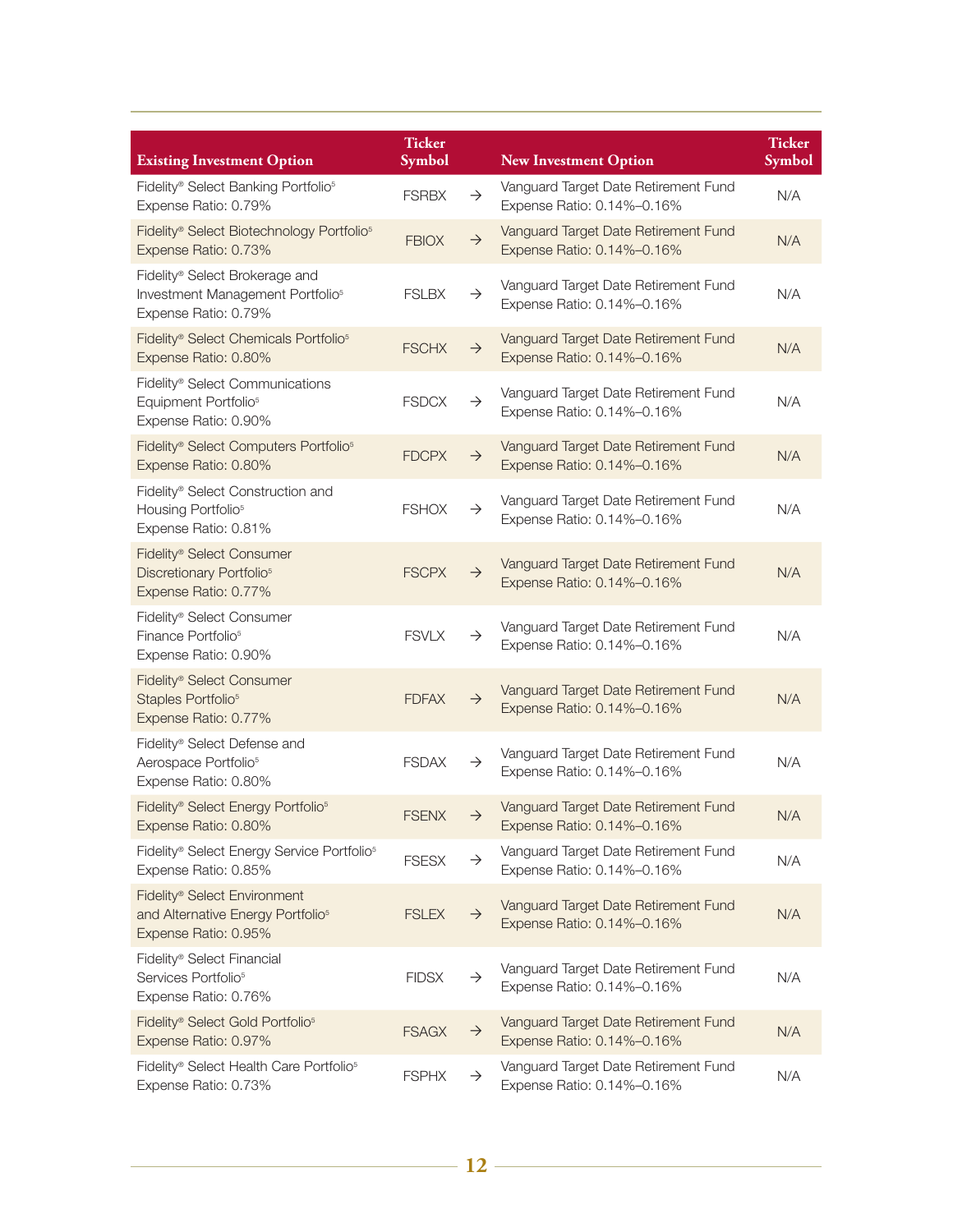| <b>Existing Investment Option</b>                                                                   | <b>Ticker</b><br><b>Symbol</b> |               | <b>New Investment Option</b>                                       | <b>Ticker</b><br><b>Symbol</b> |
|-----------------------------------------------------------------------------------------------------|--------------------------------|---------------|--------------------------------------------------------------------|--------------------------------|
| Fidelity® Select Health Care<br>Services Portfolio <sup>5</sup><br>Expense Ratio: 0.77%             | <b>FSHCX</b>                   | $\rightarrow$ | Vanguard Target Date Retirement Fund<br>Expense Ratio: 0.14%-0.16% | N/A                            |
| Fidelity <sup>®</sup> Select Industrial<br>Equipment Portfolio <sup>5</sup><br>Expense Ratio: 0.83% | <b>FSCGX</b>                   | $\rightarrow$ | Vanguard Target Date Retirement Fund<br>Expense Ratio: 0.14%-0.16% | N/A                            |
| Fidelity® Select Industrials Portfolio <sup>5</sup><br>Expense Ratio: 0.77%                         | <b>FCYIX</b>                   | $\rightarrow$ | Vanguard Target Date Retirement Fund<br>Expense Ratio: 0.14%-0.16% | N/A                            |
| Fidelity® Select Insurance Portfolio <sup>5</sup><br>Expense Ratio: 0.80%                           | <b>FSPCX</b>                   | $\rightarrow$ | Vanguard Target Date Retirement Fund<br>Expense Ratio: 0.14%-0.16% | N/A                            |
| Fidelity® Select IT Services Portfolio <sup>5</sup><br>Expense Ratio: 0.81%                         | <b>FBSOX</b>                   | $\rightarrow$ | Vanguard Target Date Retirement Fund<br>Expense Ratio: 0.14%-0.16% | N/A                            |
| Fidelity® Select Leisure Portfolio <sup>5</sup><br>Expense Ratio: 0.79%                             | <b>FDLSX</b>                   | $\rightarrow$ | Vanguard Target Date Retirement Fund<br>Expense Ratio: 0.14%-0.16% | N/A                            |
| Fidelity® Select Materials Portfolio <sup>5</sup><br>Expense Ratio: 0.81%                           | <b>FSDPX</b>                   | $\rightarrow$ | Vanguard Target Date Retirement Fund<br>Expense Ratio: 0.14%-0.16% | N/A                            |
| Fidelity® Select Medical Equipment<br>and Systems Portfolio <sup>5</sup><br>Expense Ratio: 0.76%    | <b>FSMEX</b>                   | $\rightarrow$ | Vanguard Target Date Retirement Fund<br>Expense Ratio: 0.14%-0.16% | N/A                            |
| Fidelity® Select Multimedia Portfolio <sup>5</sup><br>Expense Ratio: 0.81%                          | <b>FBMPX</b>                   | $\rightarrow$ | Vanguard Target Date Retirement Fund<br>Expense Ratio: 0.14%-0.16% | N/A                            |
| Fidelity® Select Natural Gas Portfolio <sup>5</sup><br>Expense Ratio: 0.89%                         | <b>FSNGX</b>                   | $\rightarrow$ | Vanguard Target Date Retirement Fund<br>Expense Ratio: 0.14%-0.16% | N/A                            |
| Fidelity® Select Natural<br>Resources Portfolio <sup>5</sup><br>Expense Ratio: 0.86%                | <b>FNARX</b>                   | $\rightarrow$ | Vanguard Target Date Retirement Fund<br>Expense Ratio: 0.14%-0.16% | N/A                            |
| Fidelity® Select Pharmaceuticals Portfolio <sup>5</sup><br>Expense Ratio: 0.78%                     | <b>FPHAX</b>                   | $\rightarrow$ | Vanguard Target Date Retirement Fund<br>Expense Ratio: 0.14%-0.16% | N/A                            |
| Fidelity® Select Retailing Portfolio <sup>5</sup><br>Expense Ratio: 0.81%                           | <b>FSRPX</b>                   | $\rightarrow$ | Vanguard Target Date Retirement Fund<br>Expense Ratio: 0.14%-0.16% | N/A                            |
| Fidelity® Select Semiconductors Portfolio <sup>5</sup><br>Expense Ratio: 0.77%                      | <b>FSELX</b>                   | $\rightarrow$ | Vanguard Target Date Retirement Fund<br>Expense Ratio: 0.14%-0.16% | N/A                            |
| Fidelity® Select Software<br>and IT Services Portfolio <sup>5</sup><br>Expense Ratio: 0.77%         | <b>FSCSX</b>                   | $\rightarrow$ | Vanguard Target Date Retirement Fund<br>Expense Ratio: 0.14%-0.16% | N/A                            |
| Fidelity® Select Technology Portfolio <sup>5</sup><br>Expense Ratio: 0.78%                          | <b>FSPTX</b>                   | $\rightarrow$ | Vanguard Target Date Retirement Fund<br>Expense Ratio: 0.14%-0.16% | N/A                            |
| Fidelity® Select<br>Telecommunications Portfolio <sup>5</sup><br>Expense Ratio: 0.82%               | <b>FSTCX</b>                   | $\rightarrow$ | Vanguard Target Date Retirement Fund<br>Expense Ratio: 0.14%-0.16% | N/A                            |
| Fidelity® Select Transportation Portfolio <sup>5</sup><br>Expense Ratio: 0.81%                      | <b>FSRFX</b>                   | $\rightarrow$ | Vanguard Target Date Retirement Fund<br>Expense Ratio: 0.14%-0.16% | N/A                            |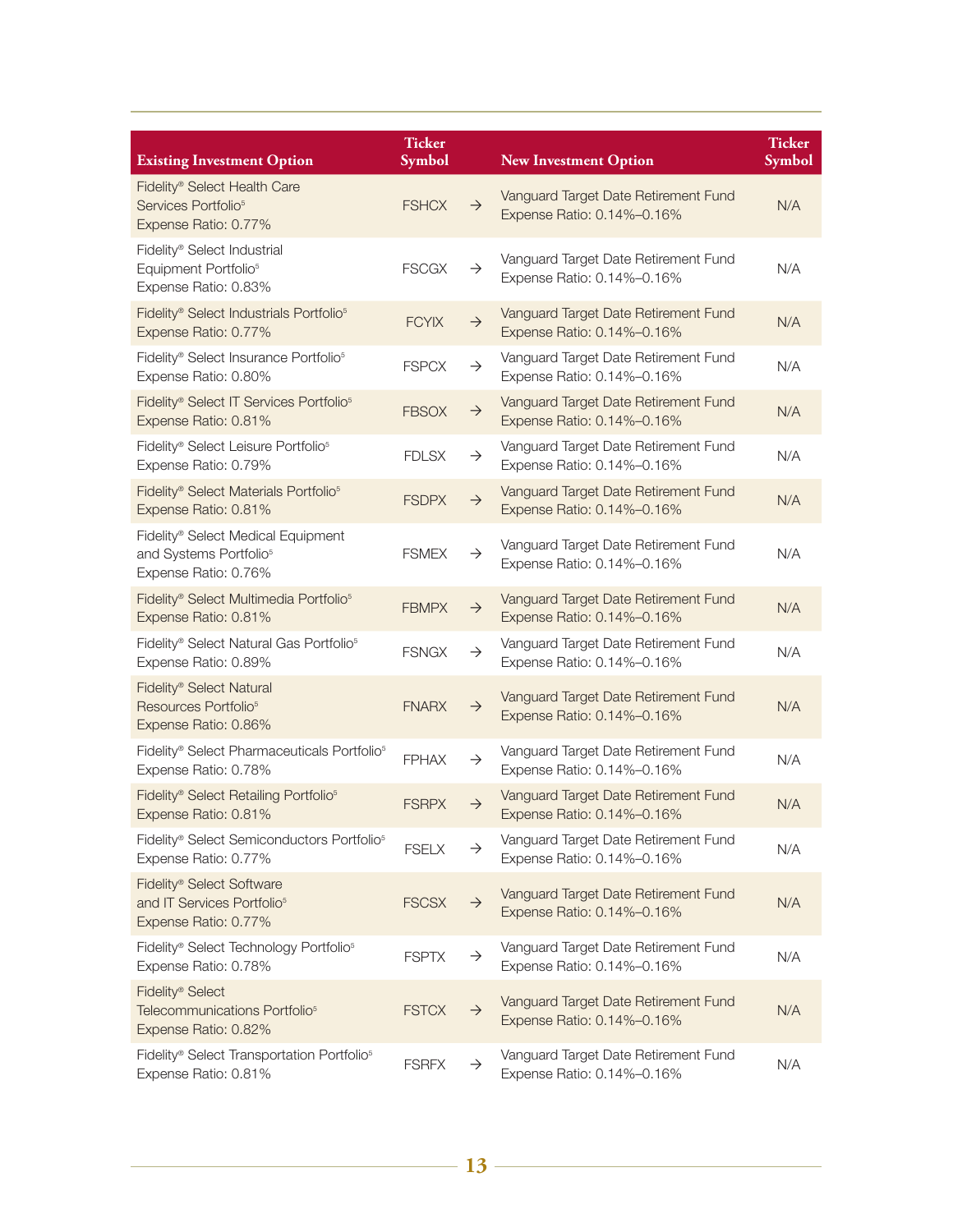| <b>Existing Investment Option</b>                                                              | <b>Ticker</b><br>Symbol |               | <b>New Investment Option</b>                                                              | <b>Ticker</b><br>Symbol |
|------------------------------------------------------------------------------------------------|-------------------------|---------------|-------------------------------------------------------------------------------------------|-------------------------|
| Fidelity® Select Utilities Portfolio <sup>5</sup><br>Expense Ratio: 0.80%                      | <b>FSUTX</b>            | $\rightarrow$ | Vanguard Target Date Retirement Fund<br>Expense Ratio: 0.14%-0.16%                        | N/A                     |
| Fidelity® Select Wireless Portfolio <sup>5</sup><br>Expense Ratio: 0.86%                       | <b>FWRLX</b>            | $\rightarrow$ | Vanguard Target Date Retirement Fund<br>Expense Ratio: 0.14%-0.16%                        | N/A                     |
| Fidelity® Short-Term Bond Fund<br>Expense Ratio: 0.45%                                         | <b>FSHBX</b>            | $\rightarrow$ | <b>Baird Short-Term Bond Fund</b><br><b>Investor Class</b><br>Expense Ratio: 0.55%        | <b>BSBSX</b>            |
| Fidelity® Short-Term Treasury Bond Index<br>Fund - Premium Class<br>Expense Ratio: 0.09%       | <b>FSBAX</b>            | $\rightarrow$ | Baird Short-Term Bond Fund<br><b>Investor Class</b><br>Expense Ratio: 0.55%               | <b>BSBSX</b>            |
| Fidelity® Small Cap Discovery Fund <sup>2</sup><br>Expense Ratio: 1.01%                        | <b>FSCRX</b>            | $\rightarrow$ | Fidelity® Small Cap Stock Fund <sup>3</sup><br>Expense Ratio: 1.00%                       | <b>FSLCX</b>            |
| Fidelity® Small Cap Enhanced<br>Index Fund <sup>2</sup><br>Expense Ratio: 0.68%                | <b>FCPEX</b>            | $\rightarrow$ | Vanguard Small-Cap Index Fund<br><b>Admiral Shares</b><br>Expense Ratio: 0.08%            | <b>VSMAX</b>            |
| Fidelity® Small Cap Index Fund-<br>Premium Class <sup>2</sup><br>Expense Ratio: 0.07%          | <b>FSSVX</b>            | $\rightarrow$ | Vanguard Small-Cap Index Fund<br><b>Admiral Shares</b><br>Expense Ratio: 0.08%            | <b>VSMAX</b>            |
| Fidelity® Small Cap Value Fund <sup>2</sup><br>Expense Ratio: 1.22%                            | <b>FCPVX</b>            | $\rightarrow$ | Victory Sycamore Small Company<br><b>Opportunity Fund Class I</b><br>Expense Ratio: 0.97% | <b>VSOIX</b>            |
| Fidelity® Stock Selector All Cap Fund-<br>Class K<br>Expense Ratio: 0.64%                      | <b>FSSKX</b>            | $\rightarrow$ | JPMorgan Intrepid Growth Fund<br><b>Select Class</b><br>Expense Ratio: 0.89%              | <b>JPGSX</b>            |
| Fidelity® Stock Selector Large Cap<br>Value Fund<br>Expense Ratio: 0.81%                       | <b>FSLVX</b>            | $\rightarrow$ | Invesco Diversified Dividend Fund<br>R <sub>5</sub> Class<br>Expense Ratio: 0.55%         | <b>DDFIX</b>            |
| Fidelity® Stock Selector Mid Cap Fund<br>Expense Ratio: 0.75%                                  | <b>FSSMX</b>            | $\rightarrow$ | JPMorgan Mid Cap Growth Fund<br>Class R5<br>Expense Ratio: 0.92%                          | <b>JMGFX</b>            |
| Fidelity® Stock Selector Small Cap Fund <sup>2</sup><br>Expense Ratio: 0.77%                   | <b>FDSCX</b>            | $\rightarrow$ | Fidelity® Small Cap Stock Fund <sup>3</sup><br>Expense Ratio: 1.00%                       | <b>FSLCX</b>            |
| Fidelity <sup>®</sup> Strategic Dividend &<br>Income <sup>®</sup> Fund<br>Expense Ratio: 0.78% | <b>FSDIX</b>            | $\rightarrow$ | Vanguard Target Date Retirement Fund<br>Expense Ratio: 0.14%-0.16%                        | N/A                     |
| Fidelity <sup>®</sup> Strategic Income Fund<br>Expense Ratio: 0.71%                            | <b>FSICX</b>            | $\rightarrow$ | Fidelity® Total Bond Fund<br>Expense Ratio: 0.45%                                         | <b>FTBFX</b>            |
| Fidelity <sup>®</sup> Strategic Real Return Fund <sup>8</sup><br>Expense Ratio: 0.80%          | <b>FSRRX</b>            | $\rightarrow$ | Fidelity <sup>®</sup> Total Bond Fund<br>Expense Ratio: 0.45%                             | <b>FTBFX</b>            |
| Fidelity® Telecom and Utilities Fund<br>Expense Ratio: 0.76%                                   | <b>FIUIX</b>            | $\rightarrow$ | Vanguard Target Date Retirement Fund<br>Expense Ratio: 0.14%-0.16%                        | N/A                     |
| Fidelity® Total Emerging Markets Fund <sup>2</sup><br>Expense Ratio: 1.72%                     | <b>FTEMX</b>            | $\rightarrow$ | Fidelity® Emerging Markets Fund-<br>Class $K^2$<br>Expense Ratio: 0.85%                   | <b>FKEMX</b>            |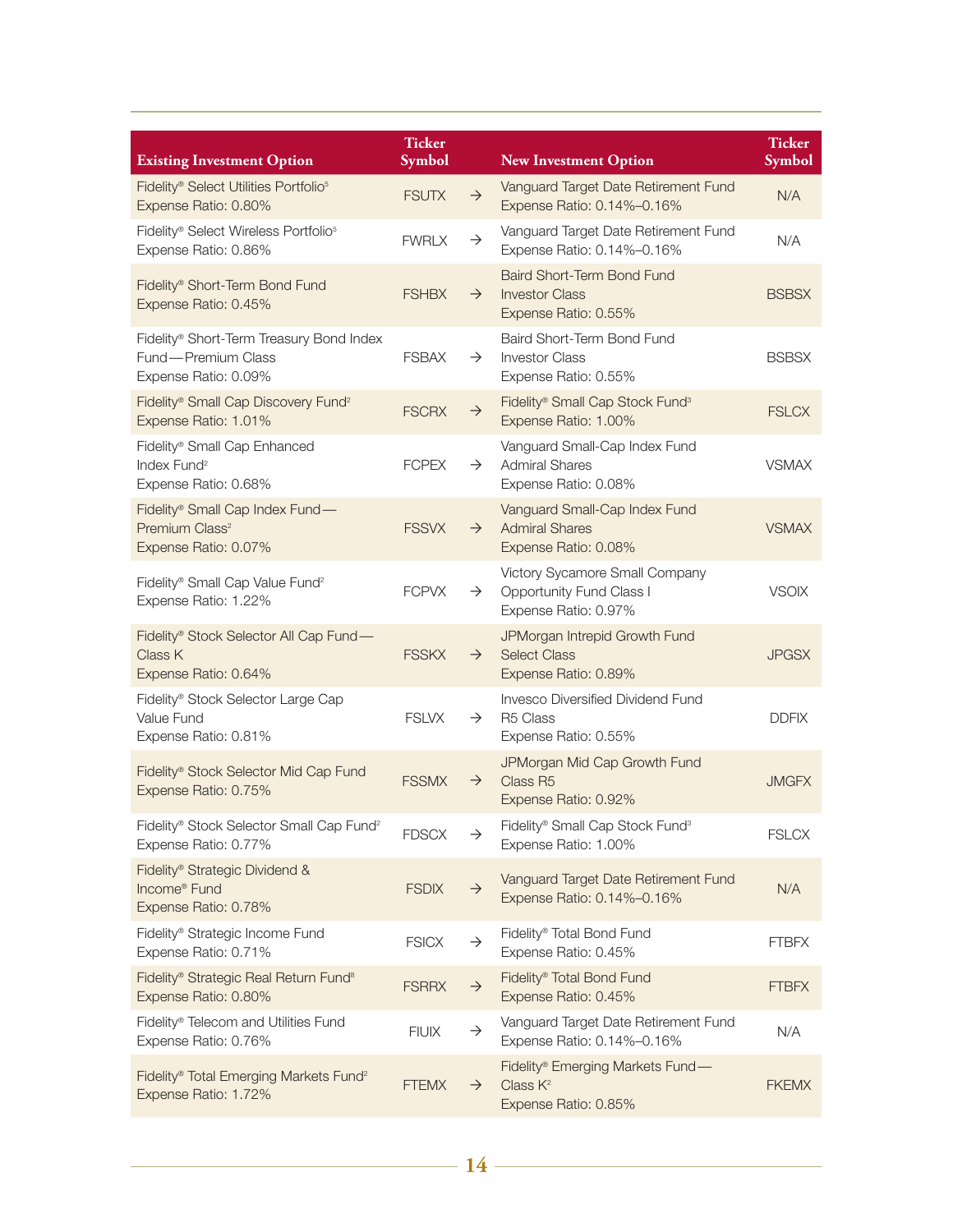| <b>Existing Investment Option</b>                                                                          | <b>Ticker</b><br><b>Symbol</b> |               | <b>New Investment Option</b>                                                                    | <b>Ticker</b><br>Symbol |
|------------------------------------------------------------------------------------------------------------|--------------------------------|---------------|-------------------------------------------------------------------------------------------------|-------------------------|
| Fidelity® Total International Equity Fund <sup>4</sup><br>Expense Ratio: 1.07%                             | <b>FTIEX</b>                   | $\rightarrow$ | Fidelity® Overseas Fund—Class K <sup>4</sup><br>Expense Ratio: 0.91%                            | <b>FOSKX</b>            |
| Fidelity® Total Market Index Fund-<br>Premium Class <sup>9</sup><br>Expense Ratio: 0.45%                   | <b>FSTVX</b>                   | $\rightarrow$ | Fidelity® Total Market Index Fund-<br>Institutional Class <sup>9</sup><br>Expense Ratio: 0.035% | <b>FSKTX</b>            |
| Fidelity® Treasury Only Money<br>Market Fund<br>Expense Ratio: 0.42%                                       | <b>FDLXX</b>                   | $\rightarrow$ | Fidelity <sup>®</sup> Government Money Market<br>Fund - Premium Class<br>Expense Ratio: 0.38%   | <b>FZCXX</b>            |
| Fidelity® Trend Fund<br>Expense Ratio: 0.77%                                                               | <b>FTRNX</b>                   | $\rightarrow$ | JPMorgan Intrepid Growth Fund Select<br><b>Class</b><br>Expense Ratio: 0.89%                    | <b>JPGSX</b>            |
| Fidelity® U.S. Bond Index Fund-<br>Premium Class<br>Expense Ratio: 0.05%                                   | <b>FSITX</b>                   | $\rightarrow$ | Vanguard Total Bond Market Index Fund<br><b>Admiral Shares</b><br>Expense Ratio: 0.06%          | <b>VBTLX</b>            |
| Fidelity® Value Discovery Fund—Class K<br>Expense Ratio: 0.70%                                             | <b>FVDKX</b>                   | $\rightarrow$ | <b>Invesco Diversified Dividend Fund</b><br>R <sub>5</sub> Class<br>Expense Ratio: 0.55%        | <b>DDFIX</b>            |
| Fidelity® Value Fund - Class K<br>Expense Ratio: 0.73%                                                     | <b>FVLKX</b>                   | $\rightarrow$ | Fidelity® Low-Priced Stock Fund-<br>Class $K^2$<br>Expense Ratio: 0.78%                         | <b>FLPKX</b>            |
| Fidelity® Value Strategies Fund-Class K<br>Expense Ratio: 0.51%                                            | <b>FVSKX</b>                   | $\rightarrow$ | <b>Invesco Diversified Dividend Fund</b><br>R <sub>5</sub> Class<br>Expense Ratio: 0.55%        | <b>DDFIX</b>            |
| Fidelity® Worldwide Fund <sup>4</sup><br>Expense Ratio: 0.96%                                              | <b>FWWFX</b>                   | $\rightarrow$ | Vanguard Target Date Retirement Fund<br>Expense Ratio: 0.14%-0.16%                              | N/A                     |
| Strategic Advisers® Core Income<br>Multi-Manager Fund<br>Expense Ratio: 1.00%                              | <b>FWHBX</b>                   | $\rightarrow$ | Fidelity® Total Bond Fund<br>Expense Ratio: 0.45%                                               | <b>FTBFX</b>            |
| Strategic Advisers® Core Multi-<br>Manager Fund<br>Expense Ratio: 1.20%                                    | <b>FLAUX</b>                   | $\rightarrow$ | Fidelity® 500 Index Fund-<br><b>Institutional Class</b><br>Expense Ratio: 0.035%                | <b>FXSIX</b>            |
| Strategic Advisers® Emerging Markets<br>Fund of Funds <sup>2</sup><br>Expense Ratio: 2.24%                 | <b>FLILX</b>                   | $\rightarrow$ | Fidelity® Emerging Markets Fund-<br>Class $K^2$<br>Expense Ratio: 0.85%                         | <b>FKEMX</b>            |
| Strategic Advisers <sup>®</sup> Growth<br>Multi-Manager Fund<br>Expense Ratio: 0.86%                       | <b>FMELX</b>                   | $\rightarrow$ | Fidelity® OTC Portfolio-Class K<br>Expense Ratio: 0.79%                                         | <b>FOCKX</b>            |
| Strategic Advisers <sup>®</sup> Income Opportunities<br>Fund of Funds <sup>1</sup><br>Expense Ratio: 2.22% | <b>FSADX</b>                   | $\rightarrow$ | Vanguard High-Yield Corporate Fund<br><b>Admiral Shares</b><br>Expense Ratio: 0.13%             | <b>VWEAX</b>            |
| Strategic Advisers <sup>®</sup> International<br>Multi-Manager Fund <sup>4</sup><br>Expense Ratio: 1.11%   | <b>FMJDX</b>                   | $\rightarrow$ | Fidelity® Overseas Fund—Class K <sup>4</sup><br>Expense Ratio: 0.91%                            | <b>FOSKX</b>            |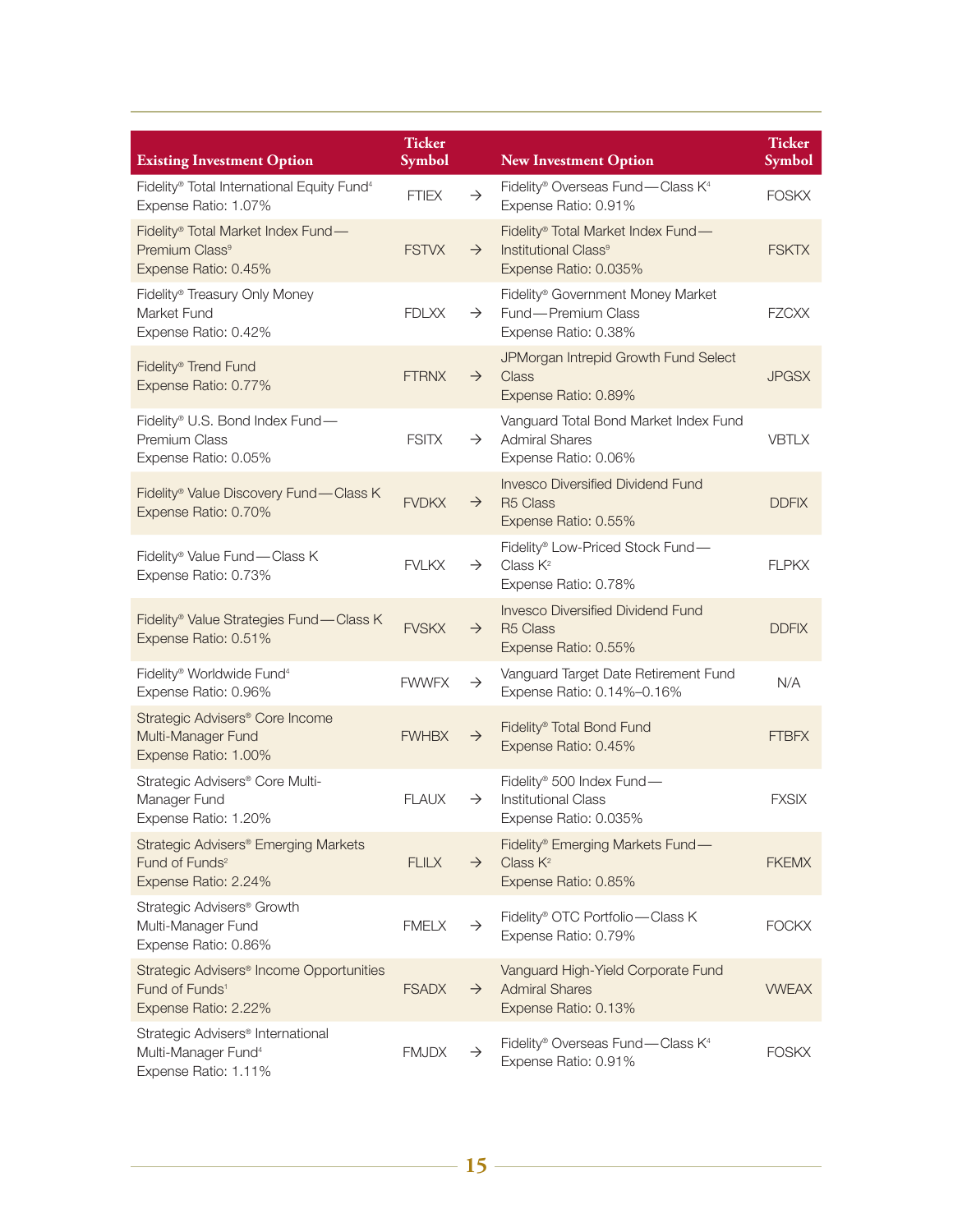| <b>Existing Investment Option</b>                                                                      | <b>Ticker</b><br><b>Symbol</b> |               | <b>New Investment Option</b>                                                                    | <b>Ticker</b><br><b>Symbol</b> |
|--------------------------------------------------------------------------------------------------------|--------------------------------|---------------|-------------------------------------------------------------------------------------------------|--------------------------------|
| Strategic Advisers® Small-Mid Cap<br>Multi-Manager Fund <sup>2</sup><br>Expense Ratio: 1.43%           | <b>FNAPX</b>                   | $\rightarrow$ | Fidelity® Small Cap Stock Fund <sup>3</sup><br>Expense Ratio: 1.00%                             | <b>FSLCX</b>                   |
| Strategic Advisers <sup>®</sup> Value Multi-<br>Manager Fund<br>Expense Ratio: 1.32%                   | <b>FKMOX</b>                   | $\rightarrow$ | Invesco Diversified Dividend Fund<br>R <sub>5</sub> Class<br>Expense Ratio: 0.55%               | <b>DDFIX</b>                   |
| Vanguard 500 Index Fund Admiral Class<br>Expense Ratio: 0.05%                                          | <b>VFIAX</b>                   | $\rightarrow$ | Fidelity® 500 Index Fund-<br><b>Institutional Class</b><br>Expense Ratio: 0.035%                | <b>FXSIX</b>                   |
| Vanguard Balanced Index Fund<br><b>Admiral Shares</b><br>Expense Ratio: 0.08%                          | <b>VBIAX</b>                   | $\rightarrow$ | Vanguard Target Date Retirement Fund<br>Expense Ratio: 0.14%-0.16%                              | N/A                            |
| Vanguard European Stock Index Fund<br><b>Admiral Shares</b><br>Expense Ratio: 0.12%                    | <b>VEUSX</b>                   | $\rightarrow$ | Vanguard Target Date Retirement Fund<br>Expense Ratio: 0.14%-0.16%                              | N/A                            |
| Vanguard Intermediate-Term Bond Index<br><b>Fund Admiral Shares</b><br>Expense Ratio: 0.09%            | <b>VBILX</b>                   | $\rightarrow$ | Vanguard Total Bond Market Index Fund<br><b>Admiral Shares</b><br>Expense Ratio: 0.06%          | <b>VBTLX</b>                   |
| Vanguard Intermediate-Term Government<br><b>Bond Index Fund Admiral Shares</b><br>Expense Ratio: 0.10% | <b>VSIGX</b>                   | $\rightarrow$ | Vanguard Total Bond Market Index Fund<br><b>Admiral Shares</b><br>Expense Ratio: 0.06%          | <b>VBTLX</b>                   |
| Vanguard Long-Term Bond Index Fund<br><b>Investor Shares</b><br>Expense Ratio: 0.16%                   | <b>VBLTX</b>                   | $\rightarrow$ | Vanguard Total Bond Market Index Fund<br><b>Admiral Shares</b><br>Expense Ratio: 0.06%          | <b>VBTLX</b>                   |
| Vanguard Long-Term Government Bond<br><b>Index Fund Admiral Shares</b><br>Expense Ratio: 0.10%         | <b>VLGSX</b>                   | $\rightarrow$ | Vanguard Total Bond Market Index Fund<br><b>Admiral Shares</b><br>Expense Ratio: 0.06%          | <b>VBTLX</b>                   |
| Vanguard Mortgage-Backed Securities<br><b>Index Fund Admiral Shares</b><br>Expense Ratio: 0.10%        | <b>VMBSX</b>                   | $\rightarrow$ | Vanguard Total Bond Market Index Fund<br><b>Admiral Shares</b><br>Expense Ratio: 0.06%          | <b>VBTLX</b>                   |
| Vanguard Pacific Stock Index Fund<br><b>Admiral Shares</b><br>Expense Ratio: 0.12%                     | <b>VPADX</b>                   | $\rightarrow$ | Vanguard Target Date Retirement Fund<br>Expense Ratio: 0.14%-0.16%                              | N/A                            |
| Vanguard Short-Term Government Bond<br><b>Index Fund Admiral Shares</b><br>Expense Ratio: 0.10%        | <b>VSBSX</b>                   | $\rightarrow$ | Vanguard Short-Term Bond Index Fund<br><b>Admiral Shares</b><br>Expense Ratio: 0.09%            | <b>VBIRX</b>                   |
| Vanguard Total Stock Market Index Fund<br><b>Admiral Shares</b><br>Expense Ratio: 0.05%                | <b>VTSAX</b>                   | $\rightarrow$ | Fidelity® Total Market Index Fund-<br>Institutional Class <sup>9</sup><br>Expense Ratio: 0.035% | <b>FSKTX</b>                   |

A short-term redemption fee will not be charged as part of this transition. If you request a change before this transition without satisfying the required holding period, you may incur a short-term redemption fee.

1 There is a short-term redemption fee of 1.00% for fee-eligible shares held less than 90 days.

2 There is a short-term redemption fee of 1.50% for fee-eligible shares held less than 90 days.

3 There is a short-term redemption fee of 2.00% for fee-eligible shares held less than 90 days.

4 There is a short-term redemption fee of 1.00% for fee-eligible shares held less than 30 days.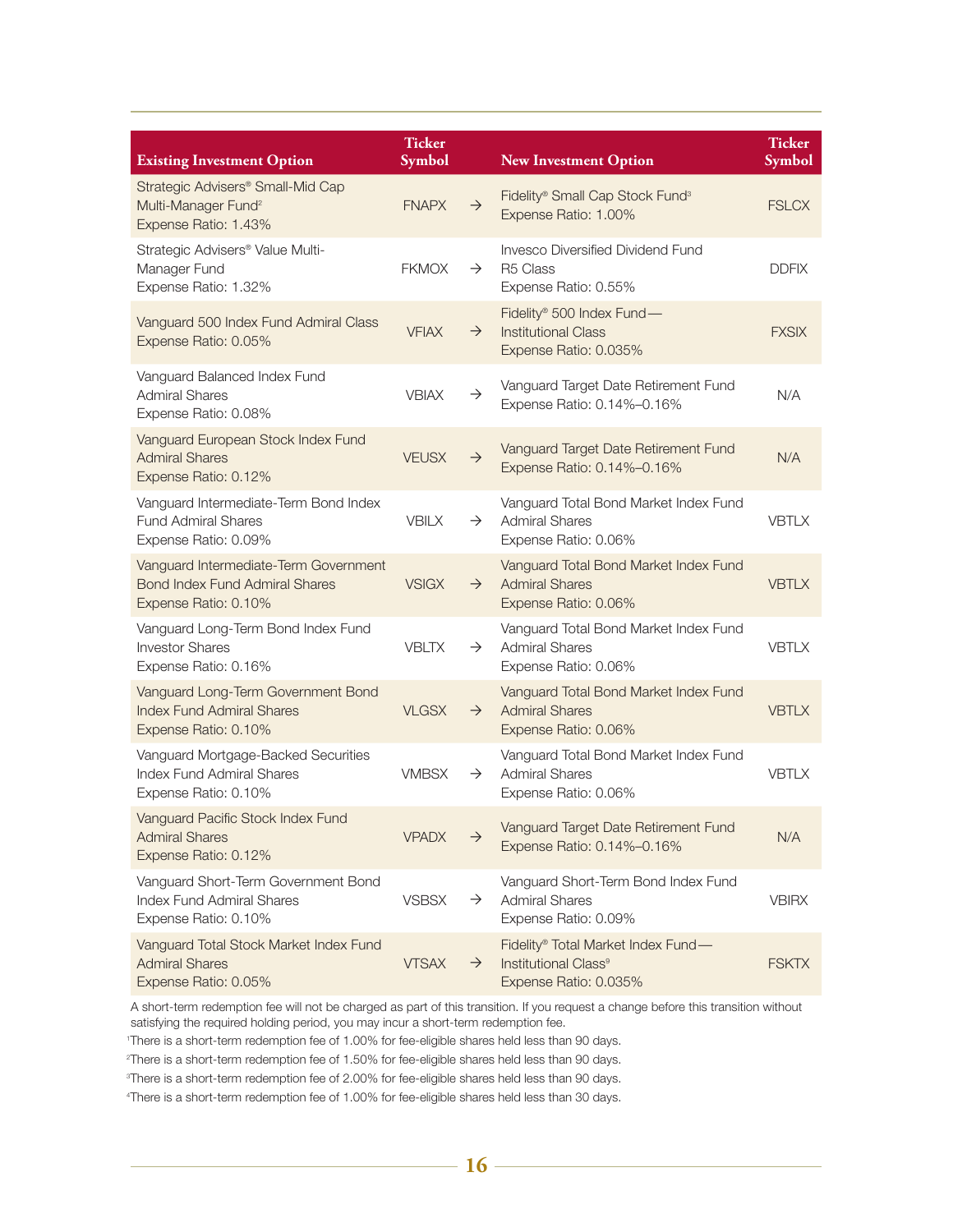5 There is a short-term redemption fee of 0.75% for fee-eligible shares held less than 30 days.

6 There is a short-term redemption fee of 1.00% for fee-eligible shares held less than 60 days.

7 There is a short-term redemption fee of 0.75% for fee-eligible shares held less than 90 days.

8 There is a short-term redemption fee of 0.75% for fee-eligible shares held less than 60 days.

9 There is a short-term redemption fee of 0.50% for fee-eligible shares held less than 90 days.

The dates shown are based on the timing and accuracy of a variety of factors, including the transfer of data, receipt of instructions, and receipt of assets. Changes in any of these factors may result in changes to the dates and timing, including the dates on which, and thus the prices at which, assets in your account are sold and/or reinvested.

## **Default Investment Option**

If you do not make an investment election, your future contributions will be invested in the Vanguard Target Retirement Fund Investor Shares that has a target retirement date closest to the year you might retire and assumes a retirement age of 65. The target retirement date timeline and retirement age were selected by the Plan Sponsor.

The Vanguard Target Date Retirement Funds are designed for investors expecting to retire around the year indicated in each fund's name. The funds are managed to gradually become more conservative over time as they approach the target date. The investment risk of each target date fund changes over time as the fund's asset allocation changes. The funds are subject to the volatility of the financial markets, including that of equity and fixed income investments in the U.S. and abroad, and may be subject to risks associated with investing in high-yield, small-cap, and foreign securities. Principal invested is not guaranteed at any time, including at or after the funds' target dates.

| Date of Birth                                           | <b>Fund Name</b>                                       | <b>Target</b><br><b>Retirement</b><br>Date |
|---------------------------------------------------------|--------------------------------------------------------|--------------------------------------------|
| 1/1/1900-12/31/1942<br>or no date of birth<br>on record | Vanguard Target Retirement Income Fund Investor Shares | Retired<br>before 2008                     |
| 1/1/1943-12/31/1947                                     | Vanguard Target Retirement 2010 Fund Investor Shares   | 2008-2012                                  |
| 1/1/1948-12/31/1952                                     | Vanguard Target Retirement 2015 Fund Investor Shares   | 2013-2017                                  |
| 1/1/1953-12/31/1957                                     | Vanguard Target Retirement 2020 Fund Investor Shares   | 2018-2022                                  |
| 1/1/1958-12/31/1962                                     | Vanguard Target Retirement 2025 Fund Investor Shares   | 2023-2027                                  |
| 1/1/1963-12/31/1967                                     | Vanguard Target Retirement 2030 Fund Investor Shares   | 2028-2032                                  |
| 1/1/1968-12/31/1972                                     | Vanguard Target Retirement 2035 Fund Investor Shares   | 2033-2037                                  |
| 1/1/1973-12/31/1977                                     | Vanguard Target Retirement 2040 Fund Investor Shares   | 2038-2042                                  |
| 1/1/1978-12/31/1982                                     | Vanguard Target Retirement 2045 Fund Investor Shares   | 2043-2047                                  |
| 1/1/1983-12/31/1987                                     | Vanguard Target Retirement 2050 Fund Investor Shares   | 2048-2052                                  |
| 1/1/1988-12/31/1992                                     | Vanguard Target Retirement 2055 Fund Investor Shares   | 2053-2057                                  |
| 1/1/1993-12/31/2099                                     | Vanguard Target Retirement 2060 Fund Investor Shares   | 2058-2099                                  |

Please use the guidelines in the table below to determine in which Vanguard Target Retirement Fund Investor Shares future contributions will be invested.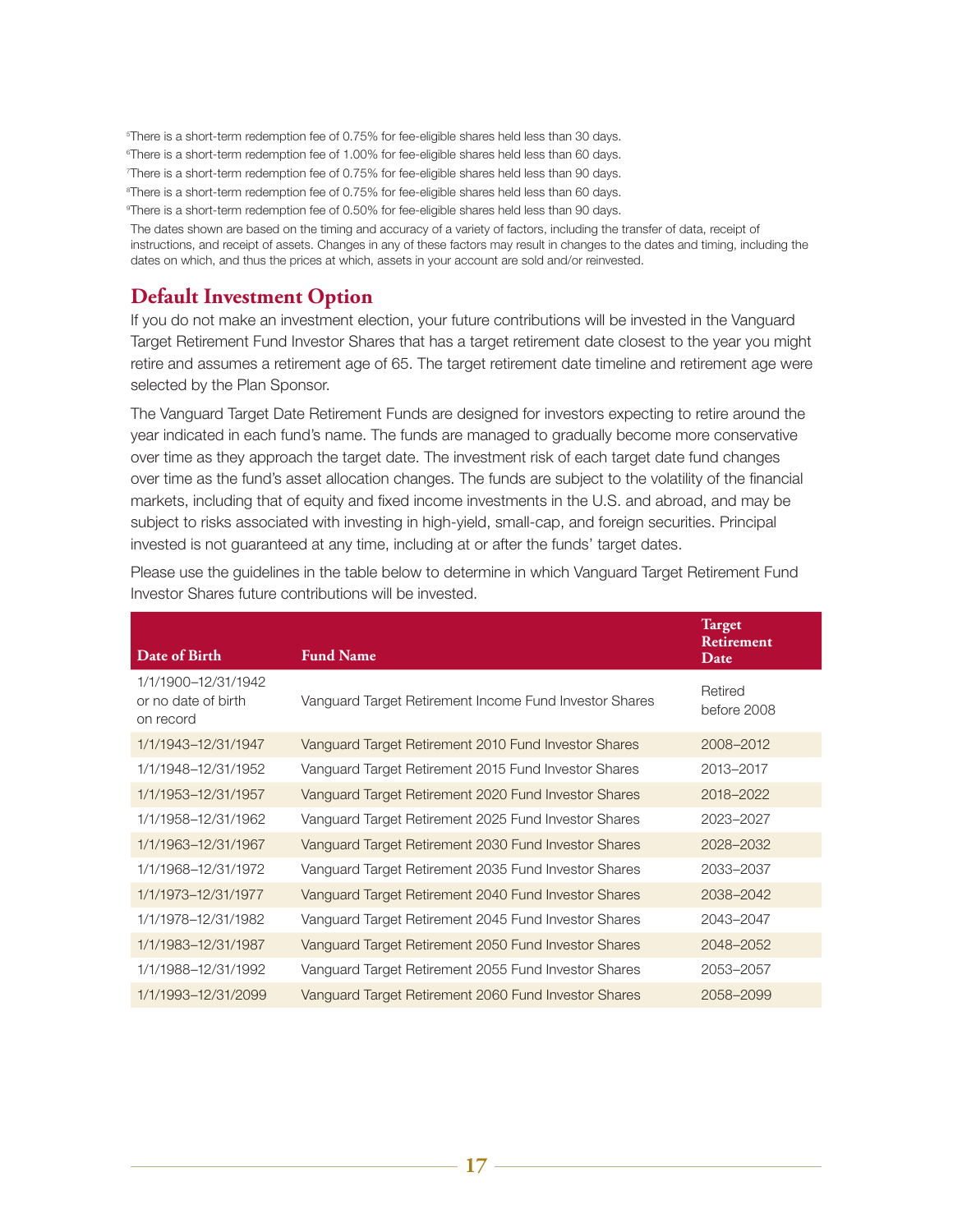## New Plan Feature

## **What's new…**

Here is some information about a new feature that will be offered through the Plan in January. Fidelity will provide you with more information regarding the new Plan feature in a separate mailing.

## **Fidelity BrokerageLink®**

Fidelity BrokerageLink<sup>®</sup> provides you with an opportunity to invest in a broad range of investment options beyond those offered directly through the Plan. This additional flexibility and choice may help you to more effectively build a retirement portfolio that's more tailored to your individual goals.

BrokerageLink® includes investments beyond those in your Plan's lineup. The Plan fiduciary neither evaluates nor monitors the investments available through BrokerageLink. It is your responsibility to ensure that the investments you select are suitable for your situation including your goals, time horizon, and risk tolerance. See the fact sheet and commission schedule for applicable fees and risks.

#### **Enrolling in BrokerageLink**

If you choose to enroll in BrokerageLink, log in to your Fidelity NetBenefits account at **www.netbenefits.com/atwork**. Once logged in, click the *Quick Links* drop-down menu next to your Santa Clara University Retirement Plan, and select *BrokerageLink.* Or call Fidelity Investments at **800-343-0860,** Monday through Friday, from 5 a.m. to 9 p.m. Pacific time, to have a BrokerageLink kit mailed to you.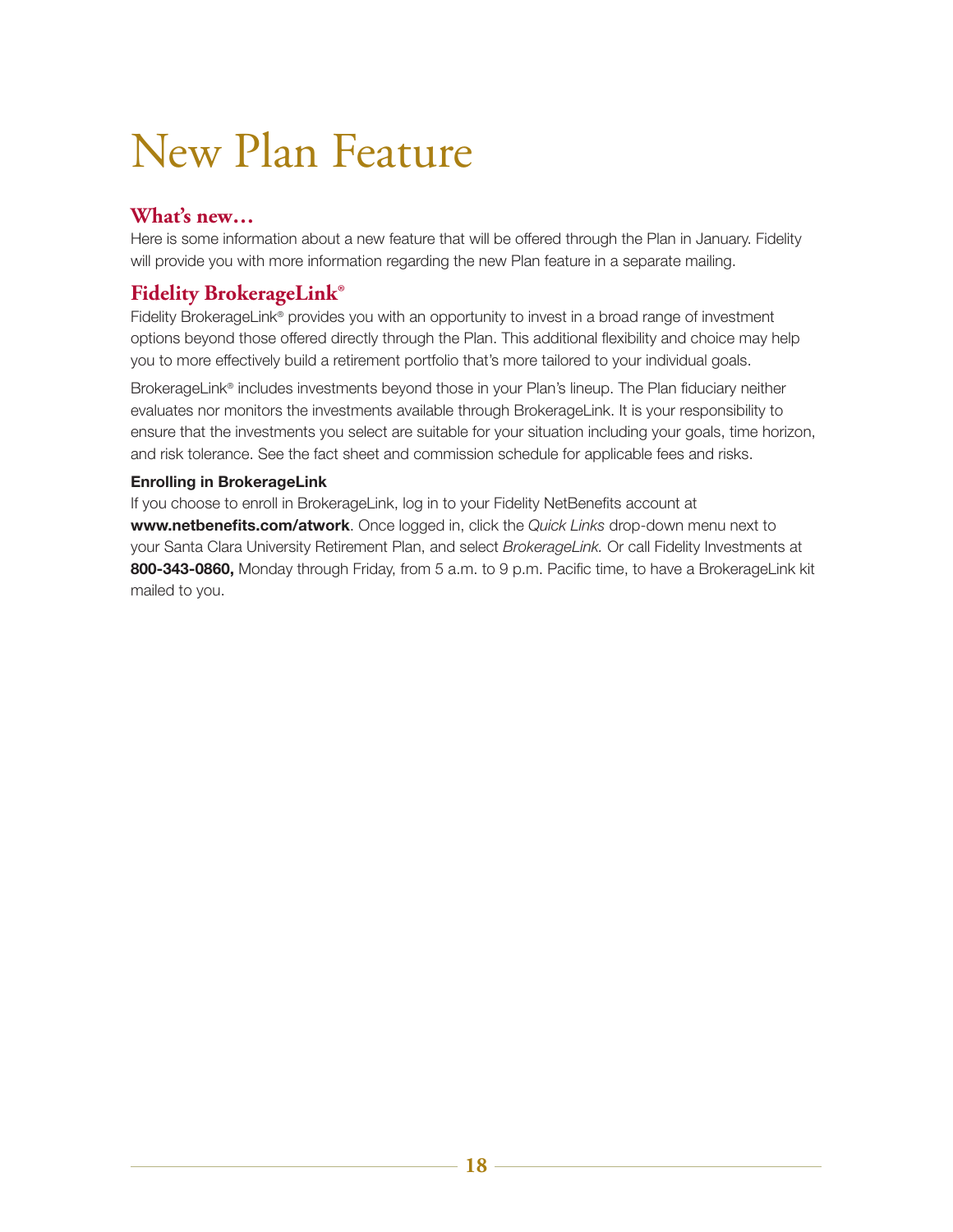# Where to Get Help

If you are satisfied with how your current investment elections will be modified, as shown previously, no action is required on your part. Santa Clara University has worked carefully to move the existing balances and future contributions to investment options that it believes have the most similar investment objectives.

If you would like to request changes to your account, obtain additional information, or find answers to questions, log in to Fidelity NetBenefits at **www.netbenefits.com/atwork** or call **800-343-0860,** Monday through Friday, from 5 a.m. to 9 p.m. Pacific time.

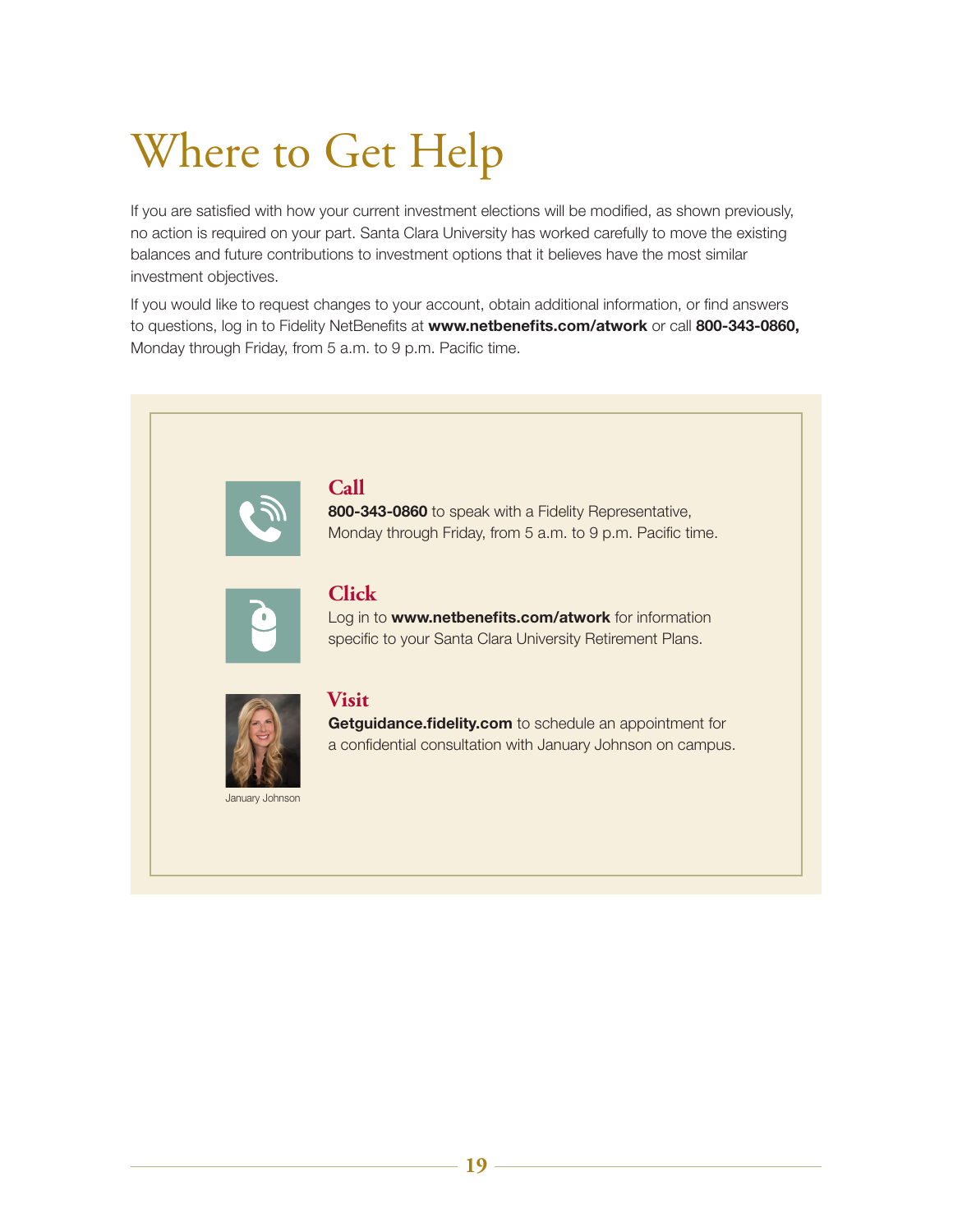## New Investment Option Descriptions

A description of each new investment option available in the Plan is provided below.

## **AB Global Bond Fund Class I**

#### **FPRS Code:** 92382

#### **Ticker:** ANAIX

**Objective:** The investment seeks to generate current income consistent with preservation of capital.

**Strategy:** The fund invests at least 80% of its net assets in fixed-income securities. It invests significantly in fixedincome securities of non-U.S. companies. The fund normally invests in the fixed-income securities of companies located in at least three countries. It may invest in a broad range of fixed-income securities in both developed and emerging markets. The fund may invest across all fixed-income sectors, including U.S. and non-U.S. government and corporate debt securities.

**Risk:** Foreign securities are subject to interest-rate, currency-exchange-rate, economic, and political risks, all of which may be magnified in emerging markets. The fund may invest in lower-quality debt securities that involve greater risk of default or price changes due to potential changes in the credit quality of the issuer. In general the bond market is volatile, and fixed income securities carry interest rate risk. (As interest rates rise, bond prices usually fall, and vice versa. This effect is usually more pronounced for longer-term securities.) Fixed income securities also carry inflation risk and credit and default risks for both issuers and counterparties. Unlike individual bonds, most bond funds do not have a maturity date, so avoiding losses caused by price volatility by holding them until maturity is not possible. Additional risk information for this product may be found in the prospectus or other product materials, if available.

#### **Short-term redemption fee note:** None

#### **Who may want to invest:**

- Someone who is seeking potential returns primarily in the form of interest dividends rather than through an increase in share price.
- Someone who is seeking to complement his or her core bond holdings with international bond investments and who can tolerate the greater risks associated with foreign investments.

This description is only intended to provide a brief overview of the mutual fund. Read the fund's prospectus for more detailed information about the fund.

The analysis on these pages may be based, in part, on adjusted historical returns for periods prior to the class's actual inception of 11/05/2007. These calculated returns reflect the historical performance of the oldest share class of the fund, with an inception date of 03/27/1992, adjusted to reflect the fees and expenses of this share class (when this share class's fees and expenses are higher.) Please refer to a fund's prospectus for information regarding fees and expenses. These adjusted historical returns are not actual returns. Calculation methodologies utilized by Morningstar may differ from those applied by other entities, including the fund itself.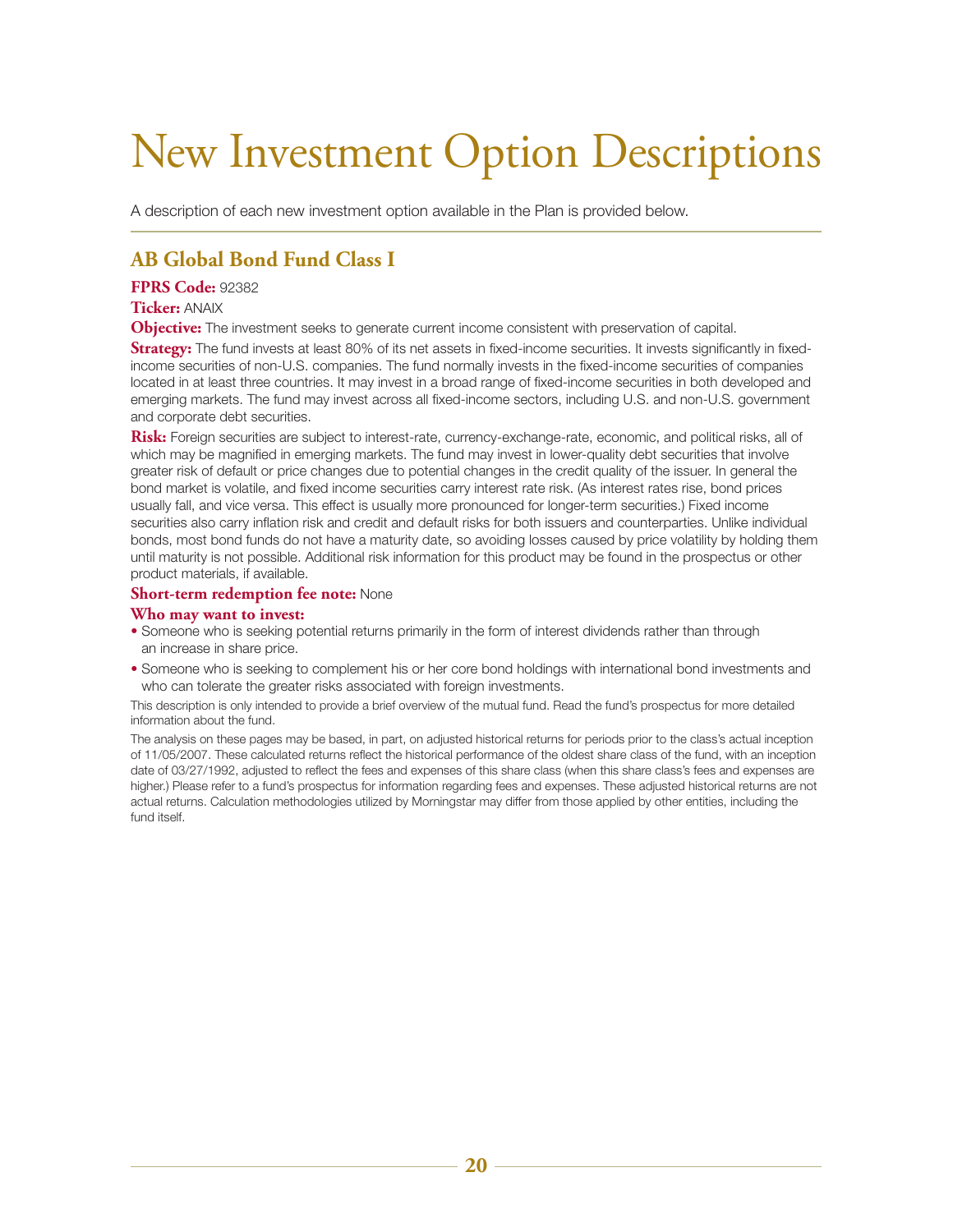## **American Beacon International Equity Fund Institutional Class**

#### **FPRS Code:** 23057

#### **Ticker:** AAIEX

**Objective:** The investment seeks long-term capital appreciation.

**Strategy:** The fund normally invests at least 80% of its net assets (plus the amount of any borrowings for investment purposes) in common stocks and securities convertible into common stocks (collectively, "stocks") of issuers based in at least three different countries located outside the United States. It primarily invests in countries comprising the Morgan Stanley Capital International Europe Australasia and Far East Index ("MSCI EAFE Index"). The MSCI EAFE Index is comprised of equity securities of companies from various industrial sectors whose primary trading markets are located outside the United States.

**Risk:** Foreign securities are subject to interest-rate, currency-exchange-rate, economic, and political risks, all of which may be magnified in emerging markets. Value stocks can perform differently than other types of stocks and can continue to be undervalued by the market for long periods of time. Stock markets are volatile and can decline significantly in response to adverse issuer, political, regulatory, market, economic or other developments. Additional risk information for this product may be found in the prospectus or other product materials, if available.

#### **Short-term redemption fee note:** None

#### **Who may want to invest:**

- Someone who is seeking to complement a portfolio of domestic investments with international investments, which can behave differently.
- Someone who is willing to accept the higher degree of risk associated with investing overseas.

This description is only intended to provide a brief overview of the mutual fund. Read the fund's prospectus for more detailed information about the fund.

The MSCI Europe, Australasia and Far East Index is an unmanaged market capitalization-weighted index designed to represent the performance of developed stock markets outside the United States and Canada.

## **American Funds American Balanced Fund® Class R-4**

#### **FPRS Code:** 46581

#### **Ticker:** RLBEX

**Objective:** The investment seeks conservation of capital, current income and long-term growth of capital and income.

**Strategy:** The fund uses a balanced approach to invest in a broad range of securities, including common stocks and investment-grade bonds. It also invests in securities issued and guaranteed by the U.S. government and by federal agencies and instrumentalities. In addition, the fund may invest a portion of its assets in common stocks, most of which have a history of paying dividends, bonds and other securities of issuers domiciled outside the United States.

**Risk:** Stock markets are volatile and can decline significantly in response to adverse issuer, political, regulatory, market, economic or other developments. These risks may be magnified in foreign markets. In general the bond market is volatile, and fixed income securities carry interest rate risk. (As interest rates rise, bond prices usually fall, and vice versa. This effect is usually more pronounced for longer-term securities.) Fixed income securities also carry inflation risk and credit and default risks for both issuers and counterparties. Additional risk information for this product may be found in the prospectus or other product materials, if available.

#### **Short-term redemption fee note:** None

#### **Who may want to invest:**

- Someone who is seeking to invest in a fund that invests in both stocks and bonds.
- Someone who is seeking the potential both for income and for long-term share-price appreciation and who is willing to accept the volatility of the bond and stock markets.

This description is only intended to provide a brief overview of the mutual fund. Read the fund's prospectus for more detailed information about the fund.

The analysis on these pages may be based, in part, on adjusted historical returns for periods prior to the class's actual inception of 06/21/2002. These calculated returns reflect the historical performance of the oldest share class of the fund, with an inception date of 07/25/1975, adjusted to reflect the fees and expenses of this share class (when this share class's fees and expenses are higher.) Please refer to a fund's prospectus for information regarding fees and expenses. These adjusted historical returns are not actual returns. Calculation methodologies utilized by Morningstar may differ from those applied by other entities, including the fund itself.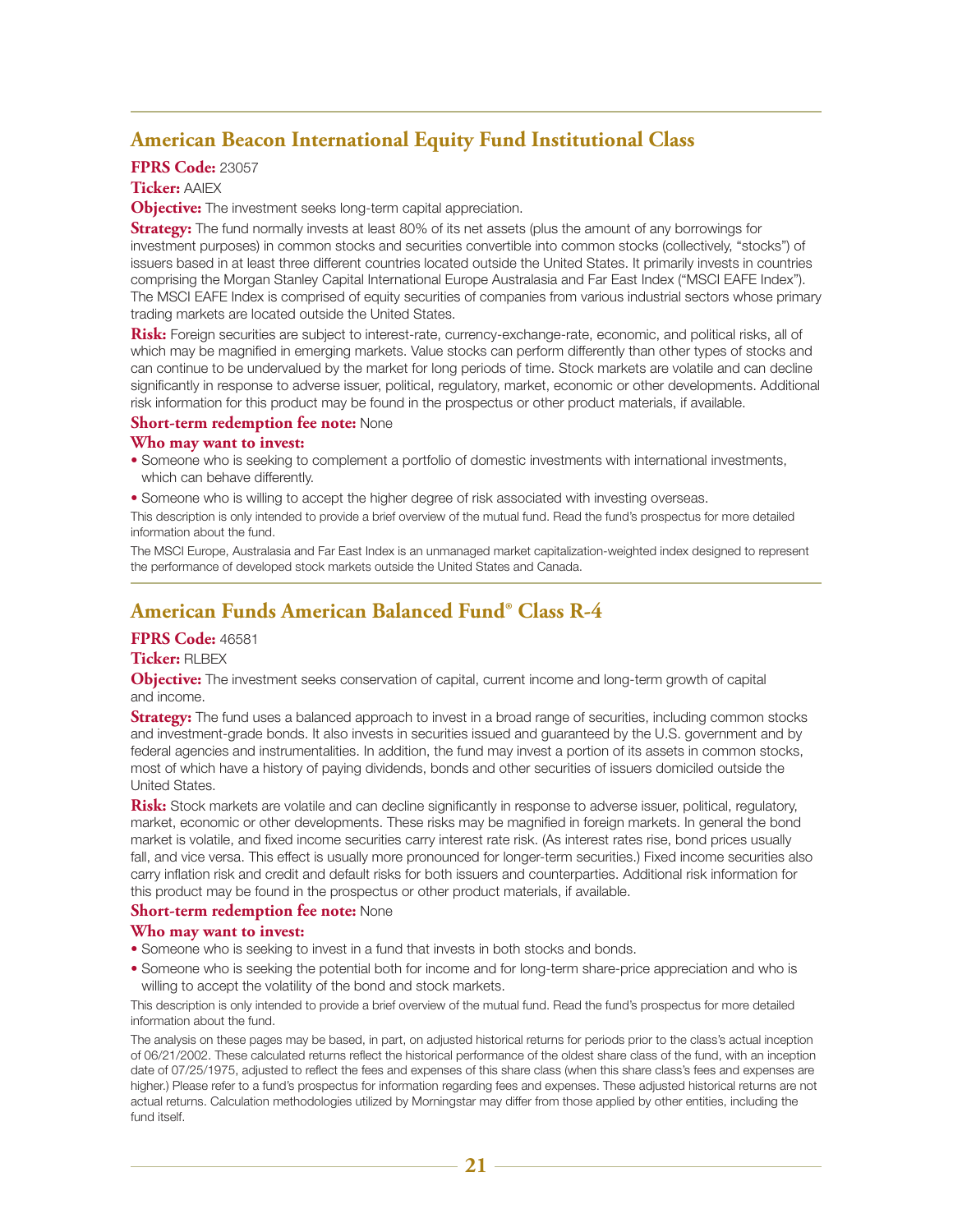### **Baird Short-Term Bond Fund Investor Class**

#### **FPRS Code:** 72250

#### **Ticker:** BSBSX

**Objective:** The investment seeks an annual rate of total return, before fund expenses, greater than the annual rate of total return of the Barclays 1-3 Year U.S. Government/Credit Bond Index.

**Strategy:** The fund normally invests at least 80% of its net assets in the following types of U.S. dollar-denominated debt obligations: U.S. government and other public-sector entities, asset-backed and mortgage-backed obligations of U.S. and foreign issuers and corporate debt of U.S. and foreign issuers. It only invests in debt securities rated investment grade at the time of purchase by at least one major rating agency or, if unrated, determined by the advisor to be investment grade.

**Risk:** In general the bond market is volatile, and fixed income securities carry interest rate risk. (As interest rates rise, bond prices usually fall, and vice versa. This effect is usually more pronounced for longer-term securities.) Fixed income securities also carry inflation risk and credit and default risks for both issuers and counterparties. Unlike individual bonds, most bond funds do not have a maturity date, so avoiding losses caused by price volatility by holding them until maturity is not possible. Additional risk information for this product may be found in the prospectus or other product materials, if available.

#### **Short-term redemption fee note:** None

#### **Who may want to invest:**

• Someone who is seeking potential returns primarily in the form of interest dividends rather than through an increase in share price.

• Someone who is seeking to diversify an equity portfolio with a more conservative investment option.

This description is only intended to provide a brief overview of the mutual fund. Read the fund's prospectus for more detailed information about the fund.

The Barclays 1-3 Year U.S. Government/Credit Bond Index is an unmanaged, market value weighted index of investment grade, fixed-rate debt including government and corporate securities with maturities between one and three years.

The analysis on these pages may be based, in part, on adjusted historical returns for periods prior to the class's actual inception of 09/19/2012. These calculated returns reflect the historical performance of the oldest share class of the fund, with an inception date of 08/31/2004, adjusted to reflect the fees and expenses of this share class (when this share class's fees and expenses are higher.) Please refer to a fund's prospectus for information regarding fees and expenses. These adjusted historical returns are not actual returns. Calculation methodologies utilized by Morningstar may differ from those applied by other entities, including the fund itself.

## **Fidelity® 500 Index Fund—Institutional Class**

#### **FPRS Code:** 02327

#### **Ticker:** FXSIX

**Objective:** Seeks to provide investment results that correspond to the total return (i.e., the combination of capital changes and income) performance of common stocks publicly traded in the United States.

**Strategy:** Normally investing at least 80% of assets in common stocks included in the S&P 500 Index, which broadly represents the performance of common stocks publicly traded in the United States.

**Risk:** Stock markets, especially foreign markets, are volatile and can decline significantly in response to adverse issuer, political, regulatory, market, or economic developments.

#### **Short-term redemption fee note:** None

#### **Who may want to invest:**

- Someone who is seeking the potential for long-term share-price appreciation and, secondarily, dividend income.
- Someone who is seeking both growth- and value-style investments and who is willing to accept the volatility associated with investing in the stock market.

This description is only intended to provide a brief overview of the mutual fund. Read the fund's prospectus for more detailed information about the fund.

The S&P 500 Index is a market capitalization-weighted index of 500 common stocks chosen for market size, liquidity, and industry group representation to represent U.S. equity performance.

Returns prior to May 4, 2011 are those of the Premium Class and reflect the Premium Class' expense ratio. Had the Institutional Class' expense ratio been reflected, total returns would have been higher.

As of June 14, 2016, this fund changed its name from Spartan® 500 Index Fund—Institutional Class.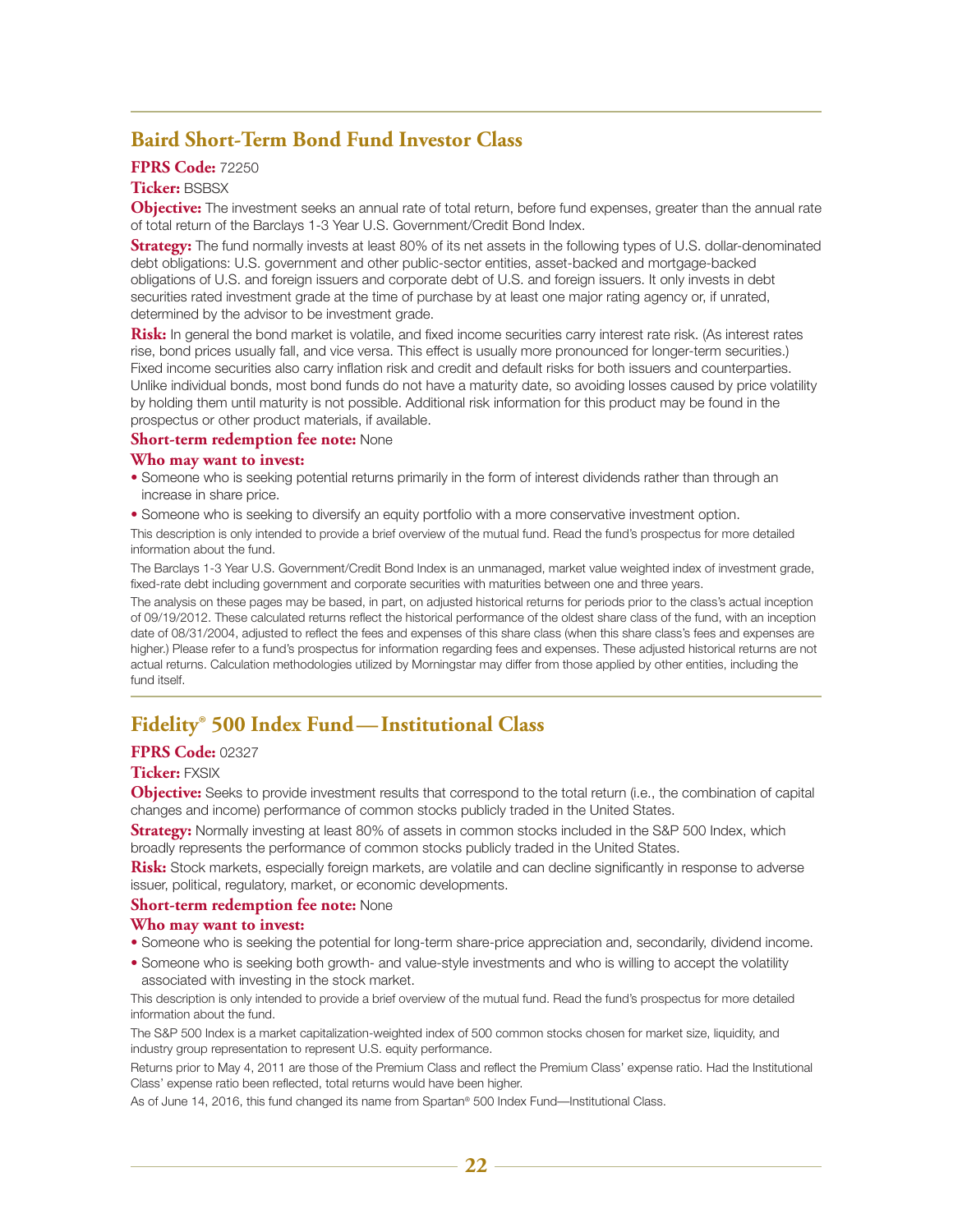## **Fidelity® Total Market Index Fund—Institutional Class**

#### **FPRS Code:** 02360

#### **Ticker:** FSKTX

**Objective:** Seeks to provide investment results that correspond to the total return of a broad range of United States stocks.

**Strategy:** Normally investing at least 80% of assets in common stocks included in the Dow Jones U.S. Total Stock Market Index, which represents the performance of a broad range of U.S. stocks.

**Risk:** Stock markets, especially foreign markets, are volatile and can decline significantly in response to adverse issuer, political, regulatory, market, or economic developments.

**Short-term redemption fee note:** This fund has a Short-term Redemption Fee of 0.50% for fee eligible shares held less than 90 days.

#### **Who may want to invest:**

- Someone who is seeking the potential for long-term share-price appreciation and, secondarily, dividend income.
- Someone who is seeking both growth- and value-style investments and who is willing to accept the volatility associated with investing in the stock market.

This description is only intended to provide a brief overview of the mutual fund. Read the fund's prospectus for more detailed information about the fund.

The Dow Jones U.S. Total Stock Market Index is an unmanaged market capitalization-weighted index of over 5,000 U.S. equity securities which contains all actively traded common stocks with readily available price data.

Returns prior to September 8, 2011 are those of the Premium Class and reflect the Premium Class' expense ratio. Had the Institutional Class' expense ratio been reflected, total returns would have been higher.

As of June 14, 2016, this fund changed its name from Spartan Total Market Index Fund—Institutional Class.

## **Invesco Diversified Dividend Fund R5 Class**

#### **FPRS Code:** 42483

#### **Ticker:** DDFIX

**Objective:** The investment seeks long-term growth of capital and, secondarily, current income.

**Strategy:** The fund invests primarily in dividend-paying equity securities. It invests in securities that the portfolio managers believe are undervalued based on various valuation measures. The fund may invest up to 25% of its net assets in securities of foreign issuers.

**Risk:** Value stocks can perform differently than other types of stocks and can continue to be undervalued by the market for long periods of time. Stock markets are volatile and can decline significantly in response to adverse issuer, political, regulatory, market, economic or other developments. These risks may be magnified in foreign markets. Additional risk information for this product may be found in the prospectus or other product materials, if available.

#### **Short-term redemption fee note:** None

#### **Who may want to invest:**

• Someone who is seeking the potential for long-term share-price appreciation and, secondarily, dividend income.

• Someone who is comfortable with the volatility of large-cap stocks and value-style investments.

This description is only intended to provide a brief overview of the mutual fund. Read the fund's prospectus for more detailed information about the fund.

The analysis on these pages may be based, in part, on adjusted historical returns for periods prior to the class's actual inception of 10/25/2005. These calculated returns reflect the historical performance of the oldest share class of the fund, with an inception date of 12/31/2001, adjusted to reflect the fees and expenses of this share class (when this share class's fees and expenses are higher.) Please refer to a fund's prospectus for information regarding fees and expenses. These adjusted historical returns are not actual returns. Calculation methodologies utilized by Morningstar may differ from those applied by other entities, including the fund itself.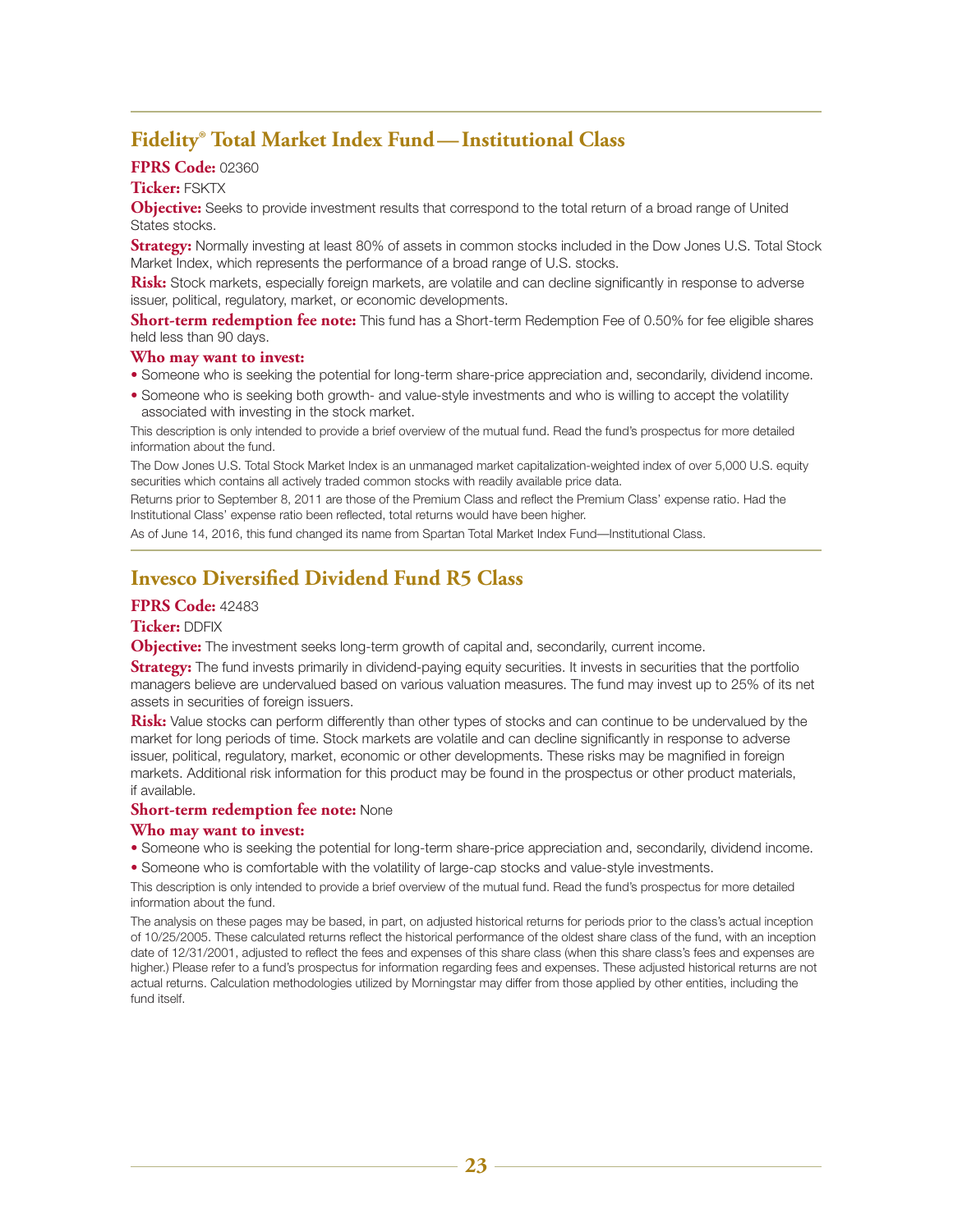## **JPMorgan Intrepid Growth Fund Select Class**

#### **FPRS Code:** 41293

#### **Ticker:** JPGSX

**Objective:** The investment seeks to provide long-term capital growth.

**Strategy:** Under normal circumstances, the fund invests at least 80% of its assets in equity investments of large and mid-capitalization companies. "Assets" means net assets, plus the amount of borrowings for investment purposes. It invests primarily in a broad portfolio of equity securities that the adviser believes have characteristics such as attractive valuations, high quality and/or strong momentum that should lead to relative outperformance.

**Risk:** Growth stocks can perform differently from the market as a whole and can be more volatile than other types of stocks. Stock markets are volatile and can decline significantly in response to adverse issuer, political, regulatory, market, economic or other developments. These risks may be magnified in foreign markets. Additional risk information for this product may be found in the prospectus or other product materials, if available.

#### **Short-term redemption fee note:** None

#### **Who may want to invest:**

• Someone who is seeking the potential for long-term share-price appreciation.

• Someone who is willing to accept the generally greater price volatility associated with growth-oriented stocks. This description is only intended to provide a brief overview of the mutual fund. Read the fund's prospectus for more detailed information about the fund.

## **JPMorgan Mid Cap Growth Fund Class R5**

#### **FPRS Code:** 89959

#### **Ticker:** JMGFX

**Objective:** The investment seeks growth of capital.

**Strategy:** Under normal circumstances, at least 80% of the fund's assets will be invested in equity securities of mid-cap companies, including common stocks and debt securities and preferred stocks that are convertible to common stocks. "Assets" means net assets, plus the amount of borrowings for investment purposes. The fund invests primarily in common stocks of mid-cap companies which the fund's adviser believes are capable of achieving sustained growth.

**Risk:** Growth stocks can perform differently from the market as a whole and can be more volatile than other types of stocks. The securities of smaller, less well-known companies can be more volatile than those of larger companies. Stock markets are volatile and can decline significantly in response to adverse issuer, political, regulatory, market, economic or other developments. These risks may be magnified in foreign markets. Additional risk information for this product may be found in the prospectus or other product materials, if available.

#### **Short-term redemption fee note:** None

#### **Who may want to invest:**

- Someone who is seeking the potential for long-term share-price appreciation.
- Someone who is willing to accept the generally greater price volatility associated both with growth-oriented stocks and with smaller companies.

This description is only intended to provide a brief overview of the mutual fund. Read the fund's prospectus for more detailed information about the fund.

The analysis on these pages may be based, in part, on adjusted historical returns for periods prior to the class's actual inception of 11/01/2011. These calculated returns reflect the historical performance of the oldest share class of the fund, with an inception date of 03/02/1989, adjusted to reflect the fees and expenses of this share class (when this share class's fees and expenses are higher.) Please refer to a fund's prospectus for information regarding fees and expenses. These adjusted historical returns are not actual returns. Calculation methodologies utilized by Morningstar may differ from those applied by other entities, including the fund itself.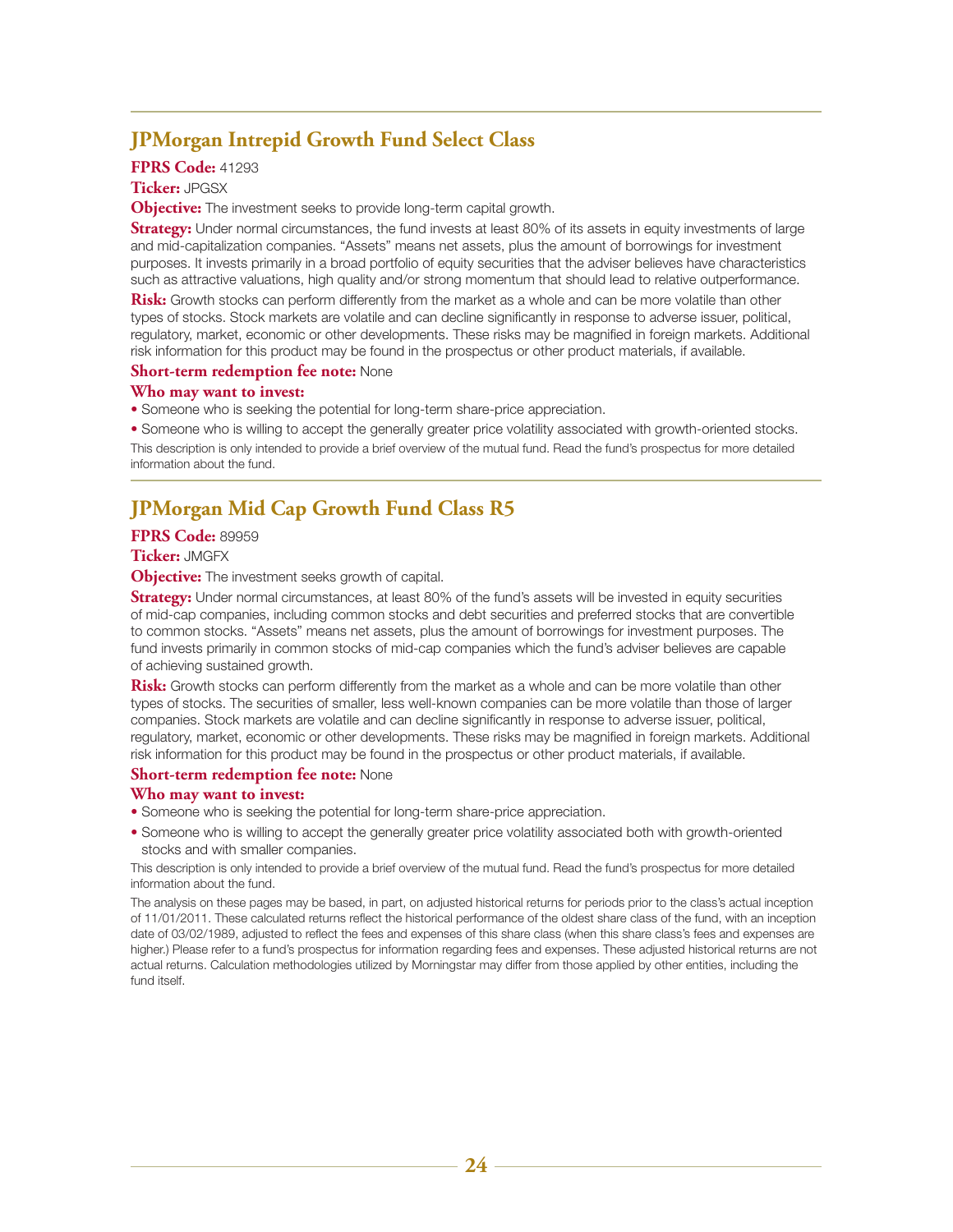## **Vanguard Short-Term Inflation-Protected Securities Index Fund Admiral Shares**

#### **FPRS Code:** 94520

#### **Ticker:** VTAPX

**Objective:** The investment seeks to track the performance of a benchmark index that measures the investment return of inflation-protected public obligations of the U.S. Treasury with remaining maturities of less than 5 years. **Strategy:** The fund employs an indexing investment approach designed to track the performance of the Barclays U.S. Treasury Inflation-Protected Securities (TIPS) 0-5 Year Index. The index is a market-capitalization-weighted index that includes all inflation-protected public obligations issued by the U.S. Treasury with remaining maturities of less than 5 years.

**Risk:** The interest payments of TIPS are variable; they generally rise with inflation and fall with deflation. In general the bond market is volatile, and fixed income securities carry interest rate risk. (As interest rates rise, bond prices usually fall, and vice versa. This effect is usually more pronounced for longer-term securities.) Fixed income securities also carry inflation risk and credit and default risks for both issuers and counterparties. Unlike individual bonds, most bond funds do not have a maturity date, so avoiding losses caused by price volatility by holding them until maturity is not possible. Additional risk information for this product may be found in the prospectus or other product materials, if available.

#### **Short-term redemption fee note:** None

#### **Who may want to invest:**

- Someone who is seeking potential returns primarily in the form of interest dividends and who can tolerate more frequent changes in the size of dividend distributions than those usually found with more conservative bond funds.
- Someone who is seeking to supplement his or her core fixed-income holdings with a bond investment that is tied to changes in inflation.

This description is only intended to provide a brief overview of the mutual fund. Read the fund's prospectus for more detailed information about the fund.

Barclays U.S. 0-5 Year TIPS Index is an unmanaged market index comprised of U.S. Treasury Inflation Protected securities having a maturity of less than five years.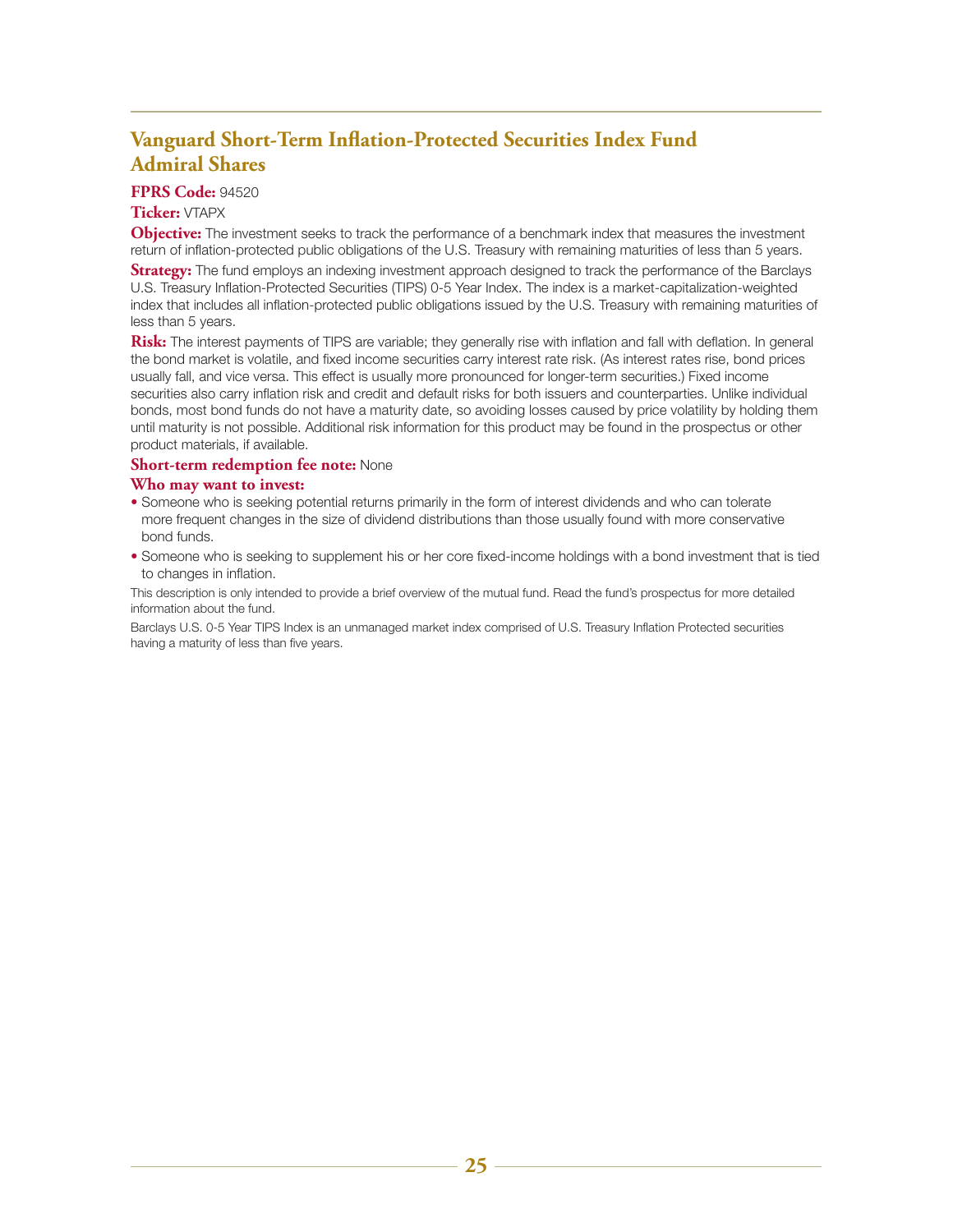## **Vanguard Total International Bond Index Fund Admiral™ Shares**

#### **FPRS Code:** 94091

#### **Ticker:** VTABX

**Objective:** The investment seeks to track the performance of a benchmark index that measures the investment return of non-U.S. dollar-denominated investment-grade bonds.

**Strategy:** The fund employs an indexing investment approach designed to track the performance of the Barclays Global Aggregate ex-USD Float Adjusted RIC Capped Index (USD Hedged). This index provides a broad-based measure of the global, investment-grade, fixed-rate debt markets. It is non-diversified.

**Risk:** Foreign securities are subject to interest-rate, currency-exchange-rate, economic, and political risks, all of which may be magnified in emerging markets. The fund may invest in lower-quality debt securities that involve greater risk of default or price changes due to potential changes in the credit quality of the issuer. In general the bond market is volatile, and fixed income securities carry interest rate risk. (As interest rates rise, bond prices usually fall, and vice versa. This effect is usually more pronounced for longer-term securities.) Fixed income securities also carry inflation risk and credit and default risks for both issuers and counterparties. Unlike individual bonds, most bond funds do not have a maturity date, so avoiding losses caused by price volatility by holding them until maturity is not possible. Additional risk information for this product may be found in the prospectus or other product materials, if available.

#### **Short-term redemption fee note:** None

#### **Who may want to invest:**

- Someone who is seeking potential returns primarily in the form of interest dividends rather than through an increase in share price.
- Someone who is seeking to complement his or her core bond holdings with international bond investments and who can tolerate the greater risks associated with foreign investments.

This description is only intended to provide a brief overview of the mutual fund. Read the fund's prospectus for more detailed information about the fund.

The Barclays Global Aggregate ex-USD Float Adjusted RIC Capped Index (USD Hedged) includes government, government agency, corporate, and securitized non-U.S. investment-grade fixed income investments, all issued in currencies other than the U.S. dollar and with maturities of more than one year. The index is capped, which means that its exposure to any particular bond issuer is limited to a maximum of 20%. Additionally, issuers that individually constitute 5% or more of the index may not constitute, in the aggregate, more than 48% of the index. If the index, as constituted based on market weights would exceed the 20% or 48% limit, the excess is reallocated to bonds of other issuers represented in the index.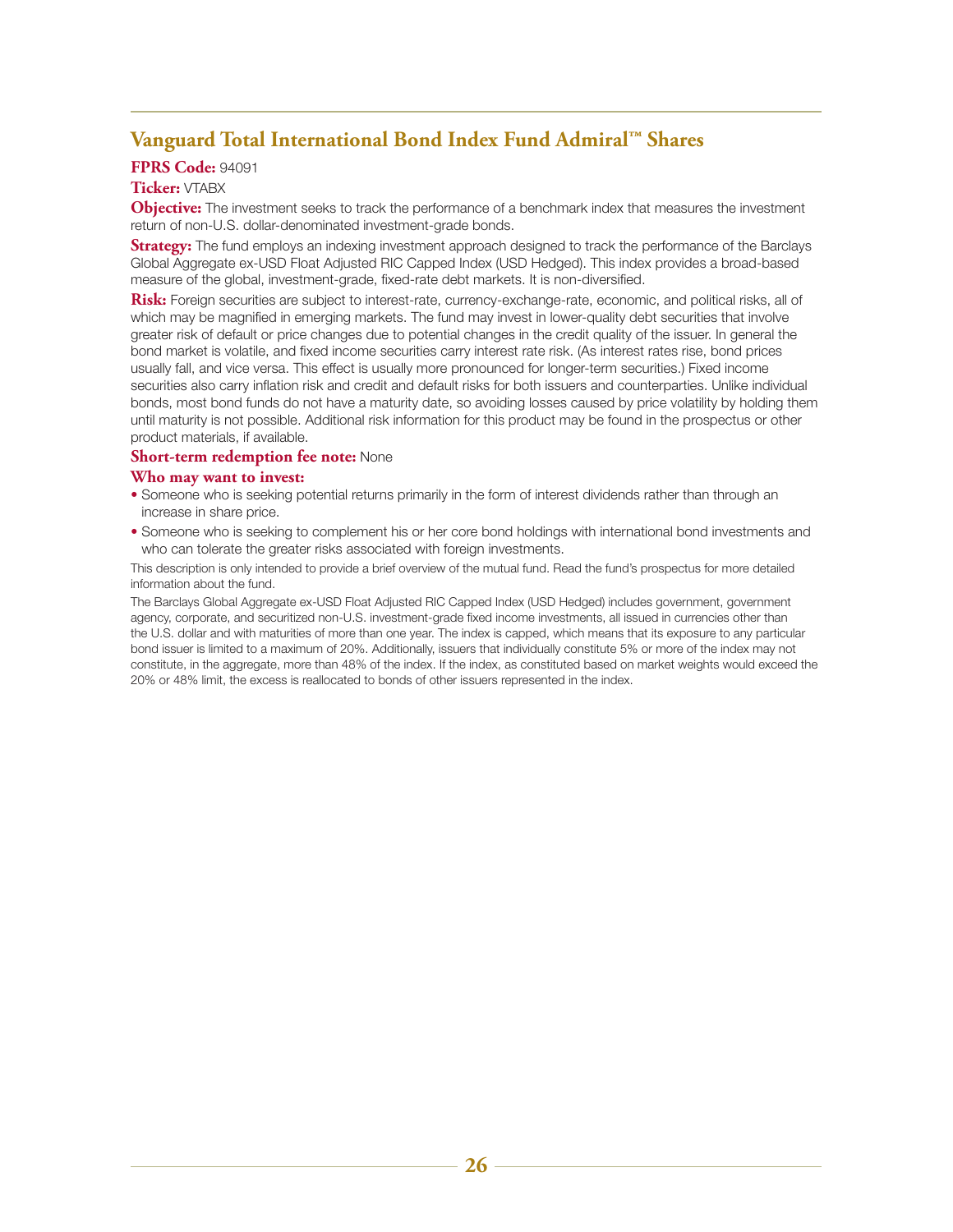## **Victory Sycamore Small Company Opportunity Fund Class I**

#### **FPRS Code:** 85251

#### **Ticker:** VSOIX

**Objective:** The investment seeks capital appreciation.

**Strategy:** The fund invests primarily in the equity securities of smaller companies that the Adviser believes to be undervalued relative to the underlying earnings potential of the company. Under normal circumstances, the fund will invest at least 80% of its net assets in equity securities of small companies. "Small companies" are companies that at the time of purchase have market capitalizations within the range of companies comprising the Russell 2000® Value Index.

**Risk:** The securities of smaller, less well-known companies can be more volatile than those of larger companies. Value stocks can perform differently than other types of stocks and can continue to be undervalued by the market for long periods of time. Stock markets are volatile and can decline significantly in response to adverse issuer, political, regulatory, market, economic or other developments. These risks may be magnified in foreign markets. Additional risk information for this product may be found in the prospectus or other product materials, if available.

#### **Short-term redemption fee note:** None

#### **Who may want to invest:**

- Someone who is seeking the potential for long-term share-price appreciation and, secondarily, dividend income.
- Someone who is comfortable with value-style investments and the potentially greater volatility of investments in smaller companies.

This description is only intended to provide a brief overview of the mutual fund. Read the fund's prospectus for more detailed information about the fund.

The analysis on these pages may be based, in part, on adjusted historical returns for periods prior to the class's actual inception of 08/31/2007. These calculated returns reflect the historical performance of the oldest share class of the fund, with an inception date of 08/16/1983, adjusted to reflect the fees and expenses of this share class (when this share class's fees and expenses are higher.) Please refer to a fund's prospectus for information regarding fees and expenses. These adjusted historical returns are not actual returns. Calculation methodologies utilized by Morningstar may differ from those applied by other entities, including the fund itself.

The Russell 2000 Value Index is an unmanaged market capitalization-weighted index of value-oriented stocks of U.S. domiciled companies that are included in the Russell 2000 Index. Value-oriented stocks tend to have lower price-to-book ratios and lower forecasted growth values.